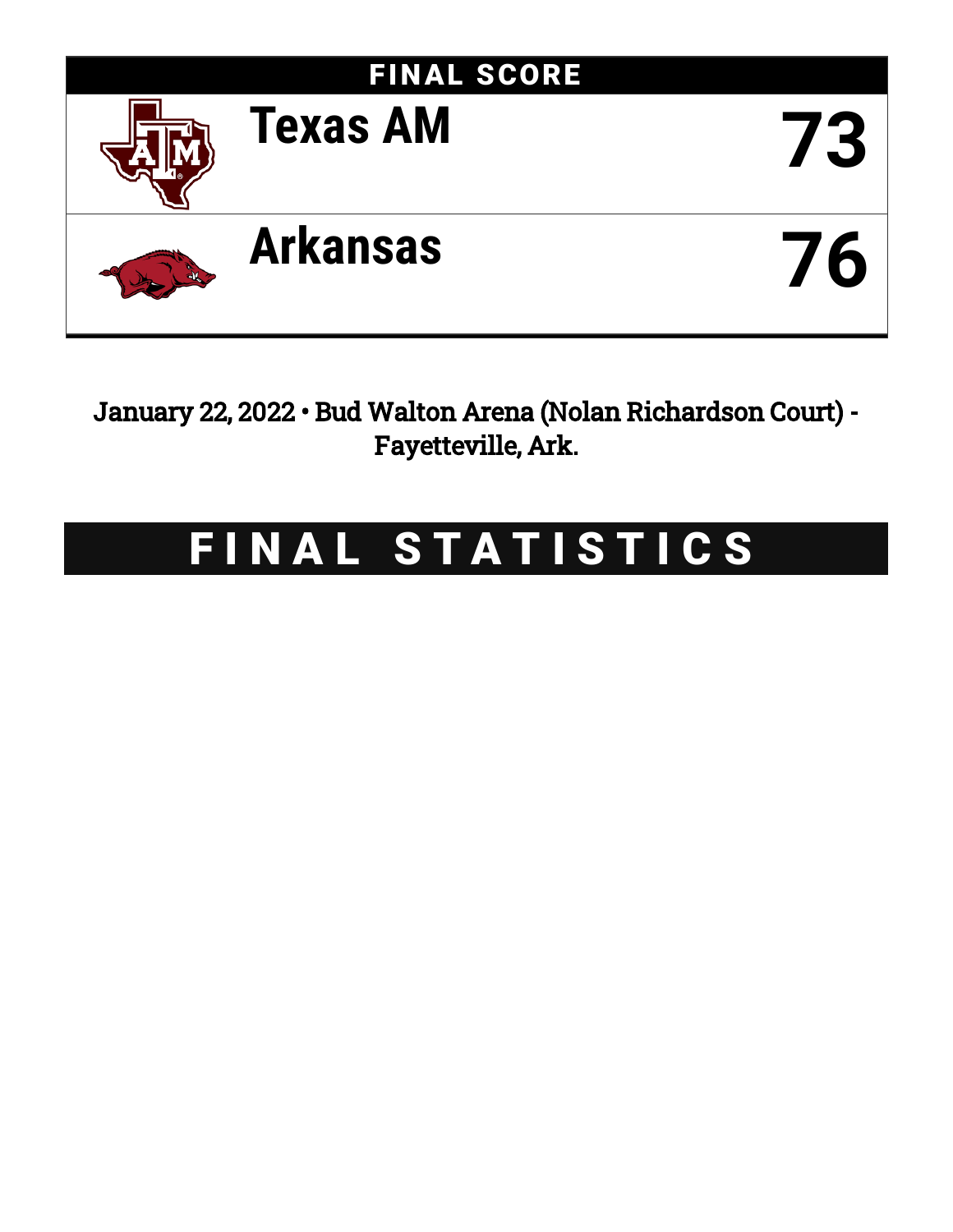### **Official Box Score Texas AM vs Arkansas Game Totals -- Final Statistics January 22, 2022 at Bud Walton Arena (Nolan Richardson Court) - Fayetteville, Ark.**



# **Texas AM 73**

| No. | Player                    | S  | Pts          | FG       | 3FG      | FT      | <b>OR</b>      | <b>DR</b>   | TR             | <b>PF</b>     | A        | то            | Blk          | Stl          | Min | $+/-$ |
|-----|---------------------------|----|--------------|----------|----------|---------|----------------|-------------|----------------|---------------|----------|---------------|--------------|--------------|-----|-------|
| 01  | <b>WILLIAMS, MARCUS</b>   | G  | 9            | $3 - 10$ | $1-5$    | $2 - 2$ |                | 4           | 5              | 4             | 3        | 8             |              |              | 30  | $-7$  |
| 10  | HENDERSON, ETHAN          | F. | 2            | $1 - 2$  | $0 - 0$  | $0-0$   | $\overline{2}$ | 3           | 5              | 3             |          | 0             |              | 0            | 18  | $-1$  |
| 15  | <b>COLEMAN III, HENRY</b> | F. | 6            | $2 - 5$  | $0 - 0$  | $2 - 2$ | 1              | 4           | 5              | 3             | $\Omega$ | 0             |              | 1            | 19  | $-20$ |
| 20  | <b>GORDON, ANDRE</b>      | G  | $\Omega$     | $0 - 2$  | $0 - 1$  | $0-0$   | 0              | 1           |                | 0             | 0        |               | $\mathbf{0}$ | 0            | 14  | $-10$ |
| 23  | RADFORD, TYRECE           | G  | 9            | $3 - 11$ | 1-6      | $2 - 2$ | 4              | 7           | 11             | 1             | 2        | 0             | 2            | 2            | 38  | $-3$  |
| 00  | CASH, AARON               | G  | 4            | $1 - 3$  | $0 - 0$  | $2 - 2$ | $\Omega$       | 1           |                |               | 0        | $\mathbf{0}$  | $\mathbf{0}$ | 3            | 21  | -8    |
| 02  | HEFNER, HAYDEN            | G  | $\Omega$     | $0 - 0$  | $0 - 0$  | $0 - 0$ | $\Omega$       | 0           | $\Omega$       | 0             | $\Omega$ | $\Omega$      | $\Omega$     | $\Omega$     | 8   | 4     |
| 03  | <b>JACKSON, QUENTON</b>   | G  | 13           | $3-9$    | $0 - 3$  | $7 - 7$ | 0              | 1           |                | 5.            |          | $\mathcal{P}$ | 4            |              | 27  | 9     |
| 04  | TAYLOR IV, WADE           | G  | 25           | $8 - 14$ | $5 - 8$  | $4 - 5$ | 0              | 1           |                | $\mathcal{P}$ | 2        | 4             | 0            | 2            | 28  | 12    |
| 05  | DIARRA, HASSAN            | G  | 5            | $2 - 4$  | $1 - 1$  | $0 - 0$ | 0              | 2           | $\overline{2}$ | 4             | 0        | 4             | $\Omega$     |              | 13  | 3     |
| 31  | <b>BROWN, JAVONTE</b>     | F  | 0            | $0 - 0$  | $0 - 0$  | $0 - 0$ | $\Omega$       | $\Omega$    | $\Omega$       | 0             |          | 0             | $\Omega$     | $\Omega$     | 2   | 4     |
| 35  | <b>OBASEKI, MANNY</b>     | G  | $\mathbf{0}$ | $0 - 2$  | $0 - 2$  | $0 - 0$ | $\Omega$       | $\mathbf 1$ |                | 0             | $\Omega$ | $\Omega$      | $\Omega$     | $\mathbf{0}$ | 7   | 2     |
|     | <b>TEAM</b>               |    |              |          |          |         | 4              | 3           |                | 0             |          | 0             |              |              |     |       |
|     | <b>TOTALS</b>             |    | 73           | 23-62    | $8 - 26$ | 19-20   | 12             | 28          | 40             | 23            | 10       | 19            | 9            | 11           | 225 |       |

| Game                                | 23-62     | 37.1% | $8 - 26$ | 30.8% | $19 - 20$ | 95.0% |
|-------------------------------------|-----------|-------|----------|-------|-----------|-------|
| 3rd Half                            | $3 - 7$   | 43%   | $1 - 3$  | 33%   | $2-2$     | 100%  |
| 2nd Half                            | $11 - 28$ | 39%   | $4 - 12$ | 33%   | $9-9$     | 100%  |
| 1st Half                            | $9 - 27$  | 33%   | $3 - 11$ | 27%   | 8-9       | 89%   |
| <b>Shooting By Period</b><br>Period | FG        | FG%   | 3FG      | 3FG%  | FT        | FT%   |

*Deadball Rebounds:* 0,1 *Last FG:* 3rd-00:42 *Biggest Run:* 9-0 *Largest lead:* By 2 at 3rd-03:00 *Technical Fouls:* None.

# **Arkansas 76**

| No.       | Player                  | S  | Pts             | FG       | 3FG      | FT        | OR       | DR          | TR       | PF                    | A             | TO | <b>B</b> lk | Stl      | Min       | $+/-$          |
|-----------|-------------------------|----|-----------------|----------|----------|-----------|----------|-------------|----------|-----------------------|---------------|----|-------------|----------|-----------|----------------|
| 00        | UMUDE, STANLEY          | G  | 15              | $5 - 14$ | 1-5      | $4 - 4$   | 1        | 6           | 7        | 2                     | 3             | 0  |             | 3        | 44        | $\overline{4}$ |
| 01        | NOTAE, JD               | G. | 17              | $6 - 21$ | $2 - 10$ | $3 - 3$   |          | 5           | 6        | 5                     | 4             | 5  |             | 3        | -31       | 14             |
| 03        | WADE, TREY              | F. | 8               | $2 - 3$  | $2 - 2$  | $2 - 2$   | 0        |             |          | 3                     | 1             |    |             | $\Omega$ | 34        | $\Omega$       |
|           | 05 TONEY, AU'DIESE      | G. | 12 <sup>2</sup> | $4 - 8$  | $0 - 0$  | $4 - 4$   | 3        | 3           | 6        | $\Omega$              | 1.            | 1  | $\Omega$    | 1        | 43        | 5              |
| 10        | <b>WILLIAMS, JAYLIN</b> | F. | 14              | $5 - 10$ | $1 - 2$  | $3-3$     | 1        | 10          | 11       | $\mathbf{2}^{\prime}$ | 3             | 3  | 3           | 6        | 42        | $\overline{4}$ |
| 04        | DAVIS, DAVONTE          | G  | 4               | $1 - 5$  | $0 - 0$  | $2 - 3$   | 3        | 2           | 5        | 4                     | 2             | 2  | $\Omega$    | 1        | <b>20</b> | $\mathbf{1}$   |
| 11        | LYKES, CHRIS            | G  | 6               | $1 - 3$  | 1-1      | $3-6$     | $\Omega$ |             |          | 1                     | $\mathcal{P}$ | 3  | $\Omega$    | $\Omega$ | 11        | $-10$          |
| <b>20</b> | <b>JOHNSON, KAMANI</b>  | F. | <sup>0</sup>    | $0 - 0$  | $0 - 0$  | $0-0$     | 0        | 0           | $\Omega$ | $\Omega$              | 0             | 0  | $\Omega$    | $\Omega$ |           | $-3$           |
|           | <b>TEAM</b>             |    |                 |          |          |           | 4        | $\mathbf 0$ | 4        | 0                     |               | 1  |             |          |           |                |
|           | <b>TOTALS</b>           |    |                 | 76 24-64 | $7 - 20$ | $21 - 25$ | 13       | 28          | 41       | 17                    | 16            | 16 | 6           | 14 2 2 5 |           |                |

| <b>Shooting By Period</b> |          |       |          |       |           |       |
|---------------------------|----------|-------|----------|-------|-----------|-------|
| Period                    | FG       | FG%   | 3FG      | 3FG%  | FТ        | FT%   |
| 1st Half                  | 12-30    | 40%   | հ-12     | 50%   | $3-4$     | 75%   |
| 2nd Half                  | $8 - 29$ | 28%   | 1-8      | 13%   | $14 - 14$ | 100%  |
| 3rd Half                  | 4-5      | 80%   | 0-0      | $0\%$ | 4-7       | 57%   |
| Game                      | 24-64    | 37.5% | $7 - 20$ | 35.0% | $21 - 25$ | 84.0% |

*Deadball Rebounds:* 2,0 *Last FG:* 3rd-00:01 *Biggest Run:* 10-0 *Largest lead:* By 16 at 1st-11:32 *Technical Fouls:* None.

| Game Notes:                                                                                 | <b>Score</b>                                                                           | 1st | 2nd             | 3rd | тот |
|---------------------------------------------------------------------------------------------|----------------------------------------------------------------------------------------|-----|-----------------|-----|-----|
| Officials: Anthony Jordan, Wil Howard, Jason Baker<br>Attendance: 19200                     | AM                                                                                     | 29  | 35              | 9   | 73  |
|                                                                                             | ARK                                                                                    | 33  | 31              | 12  | 76  |
| Start Time: 08:31 PM ET<br>End Time: 11:01 PM ET<br>Game Duration: 2:29<br>Conference Game; | AM led for 1:25. ARK led for 41:27.<br>Game was tied for 2:08.<br>Times tied: <b>4</b> |     | Lead Changes: 2 |     |     |

| <b>Points</b>     | AМ             | <b>ARK</b>     |
|-------------------|----------------|----------------|
| In the Paint      | 24             | 26             |
| Off Turns         | 21             | 17             |
| 2nd Chance        | g              | 19             |
| <b>Fast Break</b> | 16             | 3              |
| Bench             | 47             | 10             |
| Per Poss          | 0.924<br>31/79 | 0.962<br>34/79 |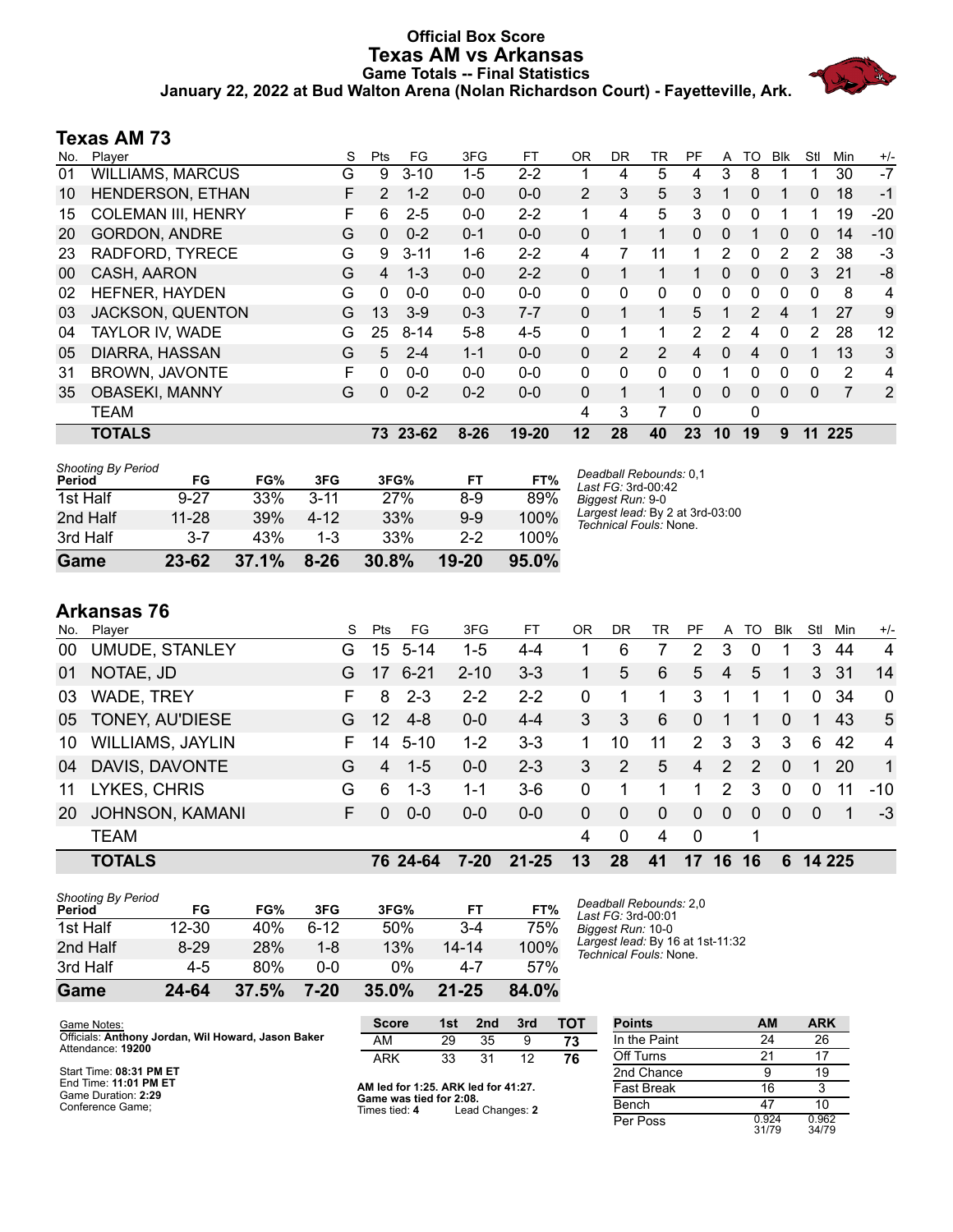### **Official Box Score Texas AM vs Arkansas First Half Statistics Only January 22, 2022 at Bud Walton Arena (Nolan Richardson Court) - Fayetteville, Ark.**



# **Texas AM 29**

| No. | Player                    | S | <b>Pts</b>    | <b>FG</b> | 3FG      | <b>FT</b> | <b>OR</b> | <b>DR</b> | <b>TR</b>      | PF             | A            | TO       | <b>Blk</b> | Stl            | Min | $+/-$          |
|-----|---------------------------|---|---------------|-----------|----------|-----------|-----------|-----------|----------------|----------------|--------------|----------|------------|----------------|-----|----------------|
| 01  | <b>WILLIAMS, MARCUS</b>   | G | 2             | $1 - 3$   | $0 - 2$  | $0 - 0$   |           | 1         | 2              | 2              | 0            | 3        |            |                | 9   | $-5$           |
| 10  | HENDERSON, ETHAN          | F | 0             | $0 - 1$   | $0 - 0$  | $0 - 0$   | 2         | 1         | 3              | $\overline{2}$ | 0            | 0        | 0          | 0              |     | $-7$           |
| 15  | <b>COLEMAN III, HENRY</b> | F | 4             | $1 - 4$   | $0 - 0$  | $2 - 2$   | 0         | 1         |                | 2              | 0            | 0        |            |                | 10  | $-15$          |
| 20  | <b>GORDON, ANDRE</b>      | G | 0             | $0 - 1$   | $0 - 1$  | $0 - 0$   | 0         | 0         | 0              | 0              | 0            |          | 0          | 0              | 9   | $-10$          |
| 23  | RADFORD, TYRECE           | G | 4             | $1 - 4$   | $0 - 1$  | $2 - 2$   |           | 3         | 4              | 0              | 0            | 0        | 2          |                | 15  | -4             |
| 00  | CASH, AARON               | G | $\mathcal{P}$ | $1 - 3$   | $0 - 0$  | $0 - 0$   | 0         | 0         | $\Omega$       | 0              | 0            | 0        | 0          | $\overline{2}$ | 11  | -1             |
| 02  | HEFNER, HAYDEN            | G | 0             | $0 - 0$   | $0 - 0$  | $0 - 0$   | 0         | 0         | 0              | 0              | 0            | 0        | $\Omega$   | 0              | 1   | 3              |
| 03  | <b>JACKSON, QUENTON</b>   | G | 4             | $0 - 3$   | $0 - 2$  | $4 - 4$   | $\Omega$  | 1         | 1              | 0              | 0            | 2        | 2          |                | 11  | 6              |
| 04  | TAYLOR IV, WADE           | G | 13            | $5 - 5$   | $3 - 3$  | $0 - 1$   | 0         | 1         |                | 1              | 1            | 2        | $\Omega$   | 1              | 11  | 3              |
| 05  | DIARRA, HASSAN            | G | $\Omega$      | $0 - 1$   | $0 - 0$  | $0 - 0$   | $\Omega$  | 2         | $\overline{2}$ |                | 0            | 2        | $\Omega$   | 0              | 6   | $\overline{4}$ |
| 31  | <b>BROWN, JAVONTE</b>     | F | 0             | $0 - 0$   | $0 - 0$  | $0 - 0$   | 0         | 0         | $\Omega$       | 0              | 1            | 0        | $\Omega$   | $\Omega$       | 2   | 4              |
| 35  | <b>OBASEKI, MANNY</b>     | G | $\Omega$      | $0 - 2$   | $0 - 2$  | $0 - 0$   | $\Omega$  | 1         |                | $\Omega$       | 0            | $\Omega$ | $\Omega$   | $\Omega$       | 7   | 2              |
|     | <b>TEAM</b>               |   |               |           |          |           | 2         | 2         | 4              | $\Omega$       |              | 0        |            |                |     |                |
|     | <b>TOTALS</b>             |   | 29            | $9 - 27$  | $3 - 11$ | $8 - 9$   | 6         | 13        | 19             | 8              | $\mathbf{2}$ | 10       | 6          |                | 100 |                |

| <b>Shooting By Period</b><br>Period | FG        | FG%      | 3FG      | 3FG%  | FТ        |       | Deadball Rebounds: 0,1<br>Last FG Half: AM 2nd-00:09 |
|-------------------------------------|-----------|----------|----------|-------|-----------|-------|------------------------------------------------------|
| 1st Half                            | $9 - 27$  | 33%      | $3 - 11$ | 27%   | 8-9       | 89%   |                                                      |
| Game                                | $23 - 62$ | $37.1\%$ | $8-26$   | 30.8% | $19 - 20$ | 95.0% |                                                      |

# **Arkansas 33**

|     | ALNAHJUJ VV             |    |            |          |          |         |               |                |               |                      |                |               |            |          |            |       |
|-----|-------------------------|----|------------|----------|----------|---------|---------------|----------------|---------------|----------------------|----------------|---------------|------------|----------|------------|-------|
| No. | Player                  | S. | <b>Pts</b> | FG.      | 3FG      | FT.     | <b>OR</b>     | D <sub>R</sub> | TR.           | <b>PF</b>            | A              | TO.           | <b>Blk</b> | Stl      | <b>Min</b> | $+/-$ |
| 00  | UMUDE, STANLEY          | G  |            | $3 - 7$  | $1-2$    | 0-0     | 1             | 4              | 5             | 0                    | 2              | 0             |            |          | 19         | 5     |
| 01  | NOTAE, JD               | G  | 6          | $2 - 8$  | $2 - 7$  | $0-0$   | 0             | 3              | 3             | $\overline{2}$       | 3              | 2             |            | 3        | 12         | 12    |
| 03  | WADE, TREY              | F  | 5.         | $1 - 2$  | $1 - 1$  | $2 - 2$ | 0             | $\Omega$       | $\Omega$      | 1                    | 1              | 0             |            | 0        | 17         | 9     |
|     | 05 TONEY, AU'DIESE      | G  | 6          | $3-5$    | $0 - 0$  | $0-0$   |               |                | 2             | $\Omega$             | $\overline{0}$ | 1             | $\Omega$   | $\Omega$ | 18         | 6     |
| 10  | <b>WILLIAMS, JAYLIN</b> | F  | 5          | $2 - 4$  | 1-1      | $0-0$   | $\Omega$      | 4              | 4             | $\mathbf{2}^{\circ}$ | 2              | 3             |            | 2        | 18         | 5     |
| 04  | DAVIS, DAVONTE          | G  | $\Omega$   | $0 - 2$  | $0 - 0$  | $0-0$   |               |                | $\mathcal{P}$ | $\mathcal{P}$        | 1              | $\mathcal{P}$ | $\Omega$   | $\Omega$ | 11         | $-3$  |
| 11  | LYKES, CHRIS            | G  | 4          | $1 - 2$  | 1-1      | $1 - 2$ | 0             | $\Omega$       | $\Omega$      | 1                    | $\Omega$       |               | 0          | $\Omega$ | 6          | -11   |
| 20  | <b>JOHNSON, KAMANI</b>  | F. | $\Omega$   | $0 - 0$  | $0 - 0$  | $0-0$   | $\Omega$      | $\Omega$       | $\Omega$      | $\Omega$             | $\Omega$       | $\Omega$      | $\Omega$   | $\Omega$ | 1          | $-3$  |
|     | <b>TEAM</b>             |    |            |          |          |         | $\mathcal{P}$ | 0              | 2             | $\Omega$             |                | 0             |            |          |            |       |
|     | <b>TOTALS</b>           |    |            | 33 12-30 | $6 - 12$ | $3 - 4$ | 5             | 13             | 18            | 8                    | 9              | 9             | 4          |          | 6 100      |       |
|     |                         |    |            |          |          |         |               |                |               |                      |                |               |            |          |            |       |

| <b>Shooting By Period</b><br>Period | FG        | FG%   | 3FG      | 3FG%  |           | FT%   |
|-------------------------------------|-----------|-------|----------|-------|-----------|-------|
| 1st Half                            | $12 - 30$ | 40%   | հ-12     | 50%   | 3-4       | 75%   |
| Game                                | 24-64     | 37.5% | $7 - 20$ | 35.0% | $21 - 25$ | 84.0% |

*Deadball Rebounds:* 2,0 *Last FG Half:* ARK 2nd-03:30

| Game Notes:                                                             | <b>Score</b> | 1st | 2nd | 3rd | тот | <b>Points (This Period)</b> | AM             | <b>ARK</b>     |
|-------------------------------------------------------------------------|--------------|-----|-----|-----|-----|-----------------------------|----------------|----------------|
| Officials: Anthony Jordan, Wil Howard, Jason Baker<br>Attendance: 19200 | AM           | 29  | 35  | 9   | 73  | In the Paint                |                |                |
|                                                                         | ARK          | 33  | 31  | 12  | 76  | Off Turns                   |                | 10             |
| Start Time: 08:31 PM ET                                                 |              |     |     |     |     | 2nd Chance                  |                |                |
| End Time: 11:01 PM ET<br>Game Duration: 2:29                            |              |     |     |     |     | Fast Break                  |                |                |
| Conference Game:                                                        |              |     |     |     |     | Bench                       | 19             |                |
|                                                                         |              |     |     |     |     | Per Poss                    | 0.829<br>13/35 | 0.917<br>14/36 |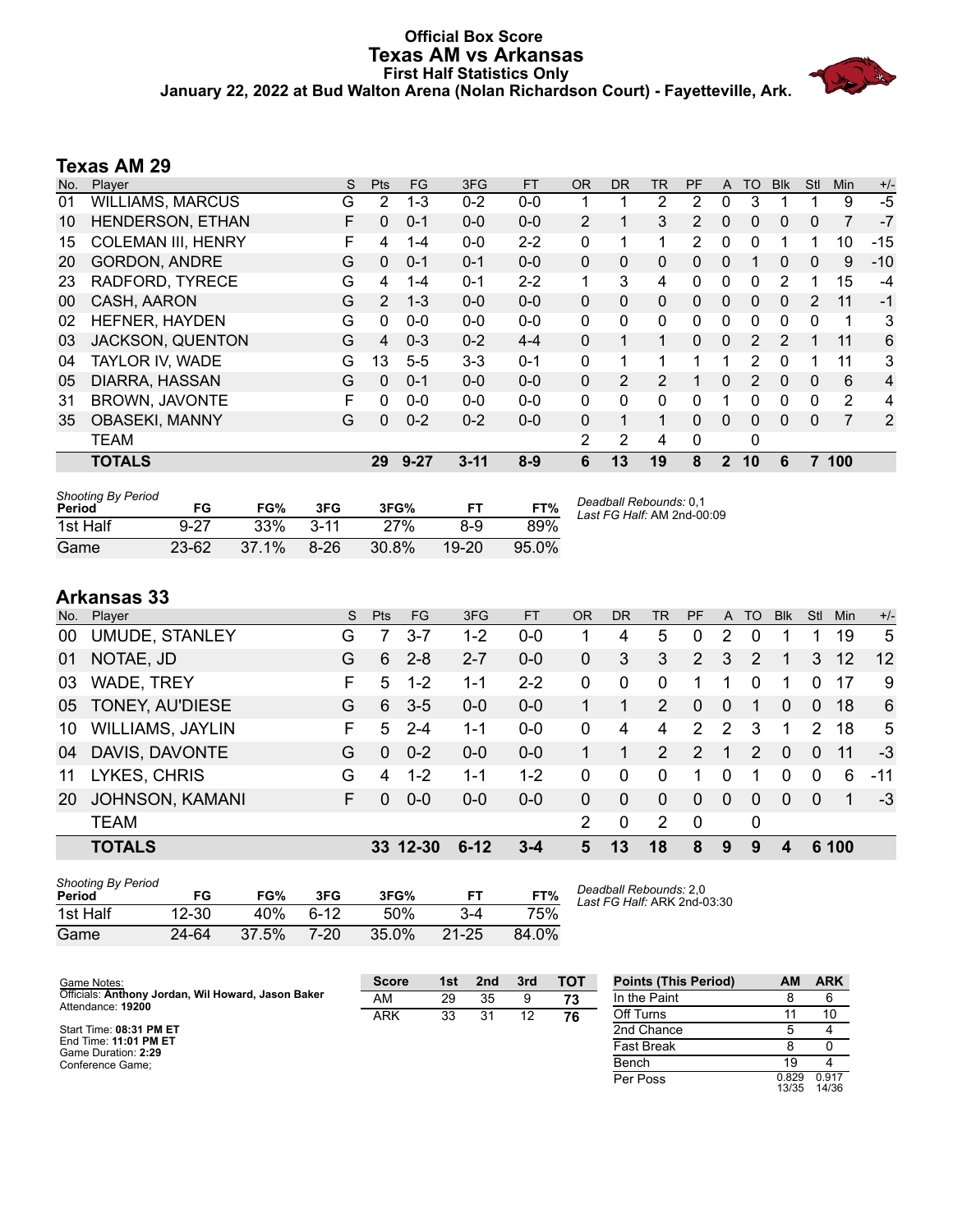### **Official Play-By-Play Texas AM vs Arkansas First Half January 22, 2022 at Bud Walton Arena (Nolan Richardson Court) - Fayetteville, Ark.**



#### **Period 1**

| Time           | <b>VISITORS: Texas AM</b>                | <b>Score</b>         | <b>Margin</b>         | <b>HOME: Arkansas</b>                                     |
|----------------|------------------------------------------|----------------------|-----------------------|-----------------------------------------------------------|
| 19:45          |                                          | $2 - 0$              | H <sub>2</sub>        | GOOD! JUMPER by TONEY, AU'DIESE [PNT]                     |
| 19:45          |                                          |                      |                       | ASSIST by UMUDE, STANLEY                                  |
| 19:24          | FOUL (OFF) by WILLIAMS, MARCUS           |                      |                       |                                                           |
| 19:24          | TURNOVER (OFFENSIVE) by WILLIAMS, MARCUS |                      |                       |                                                           |
| 19:05          |                                          |                      |                       | TURNOVER (LOSTBALL) by WILLIAMS, JAYLIN                   |
| 19:05          | STEAL by COLEMAN III, HENRY              |                      |                       |                                                           |
| 18:50          | MISSED JUMPER by COLEMAN III, HENRY      |                      |                       |                                                           |
| 18:48          | REBOUND (OFF) by HENDERSON, ETHAN        |                      |                       |                                                           |
| 18:47          | MISSED JUMPER by HENDERSON, ETHAN        |                      |                       |                                                           |
| 18:44          | REBOUND (OFF) by HENDERSON, ETHAN        |                      |                       |                                                           |
| 18:39<br>18:36 | MISSED JUMPER by RADFORD, TYRECE         |                      |                       |                                                           |
| 18:28          |                                          | $5-0$                | H <sub>5</sub>        | REBOUND (DEF) by NOTAE, JD<br>GOOD! 3PTR by WADE, TREY    |
| 18:28          |                                          |                      |                       | ASSIST by NOTAE, JD                                       |
| 18:03          | MISSED LAYUP by RADFORD, TYRECE          |                      |                       |                                                           |
| 18:01          |                                          |                      |                       | REBOUND (DEF) by UMUDE, STANLEY                           |
| 17:51          |                                          |                      |                       | MISSED LAYUP by TONEY, AU'DIESE                           |
| 17:48          | REBOUND (DEF) by HENDERSON, ETHAN        |                      |                       |                                                           |
| 17:29          |                                          |                      |                       | FOUL (PERSONAL) by WADE, TREY                             |
| 17:29          | GOOD! FT by COLEMAN III, HENRY           | $5 - 1$              | H4                    |                                                           |
| 17:29          | GOOD! FT by COLEMAN III, HENRY           | $5-2$                | $H_3$                 |                                                           |
| 17:11          |                                          |                      |                       | TURNOVER (LOSTBALL) by WILLIAMS, JAYLIN                   |
| 17:11          | STEAL by WILLIAMS, MARCUS                |                      |                       |                                                           |
| 16:55          | MISSED 3PTR by WILLIAMS, MARCUS          |                      |                       |                                                           |
| 16:51          |                                          |                      |                       | REBOUND (DEF) by UMUDE, STANLEY                           |
| 16:45          |                                          | $8-2$                | H <sub>6</sub>        | GOOD! 3PTR by NOTAE, JD                                   |
| 16:45          |                                          |                      |                       | ASSIST by WILLIAMS, JAYLIN                                |
| 16:29          | TURNOVER (BADPASS) by WILLIAMS, MARCUS   |                      |                       |                                                           |
| 16:29<br>16:24 |                                          |                      |                       | STEAL by UMUDE, STANLEY<br>MISSED LAYUP by UMUDE, STANLEY |
| 16:24          | BLOCK by WILLIAMS, MARCUS                |                      |                       |                                                           |
| 16:24          |                                          |                      |                       | REBOUND (OFF) by TEAM                                     |
| 16:23          | SUB OUT: WILLIAMS, MARCUS                |                      |                       |                                                           |
| 16:23          | SUB IN: TAYLOR IV, WADE                  |                      |                       |                                                           |
| 16:13          | FOUL (PERSONAL) by HENDERSON, ETHAN      |                      |                       |                                                           |
| 16:09          |                                          |                      |                       | MISSED 3PTR by NOTAE, JD                                  |
| 16:06          | REBOUND (DEF) by RADFORD, TYRECE         |                      |                       |                                                           |
| 16:02          | TURNOVER (LOSTBALL) by TAYLOR IV, WADE   |                      |                       |                                                           |
| 16:02          |                                          |                      |                       | STEAL by NOTAE, JD                                        |
| 15:57          |                                          |                      |                       | MISSED LAYUP by NOTAE, JD                                 |
| 15:57          | BLOCK by RADFORD, TYRECE                 |                      |                       |                                                           |
| 15:57          |                                          |                      |                       | REBOUND (OFF) by TEAM                                     |
| 15:56          |                                          |                      |                       |                                                           |
| 15:56          | SUB OUT: HENDERSON, ETHAN                |                      |                       |                                                           |
| 15:56          | SUB IN: CASH, AARON                      |                      |                       |                                                           |
| 15:47          |                                          | $10-2$               | H <sub>8</sub>        | GOOD! JUMPER by UMUDE, STANLEY                            |
| 15:28<br>15:07 | GOOD! JUMPER by TAYLOR IV, WADE          | $10 - 4$<br>$13 - 4$ | H <sub>6</sub><br>H 9 | GOOD! 3PTR by UMUDE, STANLEY                              |
| 15:07          |                                          |                      |                       | ASSIST by WADE, TREY                                      |
| 14:35          | MISSED JUMPER by COLEMAN III, HENRY      |                      |                       |                                                           |
| 14:35          |                                          |                      |                       | REBOUND (DEF) by WILLIAMS, JAYLIN                         |
| 14:35          |                                          |                      |                       | BLOCK by UMUDE, STANLEY                                   |
| 14:16          |                                          |                      |                       | TURNOVER (BADPASS) by WILLIAMS, JAYLIN                    |
| 14:16          | STEAL by CASH, AARON                     |                      |                       |                                                           |
| 14:09          | MISSED 3PTR by RADFORD, TYRECE           |                      |                       |                                                           |
| 14:05          |                                          |                      |                       | REBOUND (DEF) by NOTAE, JD                                |
| 13:56          |                                          | $16 - 4$             | H 12                  | GOOD! 3PTR by NOTAE, JD                                   |
| 13:52          | <b>TIMEOUT 30SEC</b>                     |                      |                       |                                                           |
| 13:52          |                                          |                      |                       | SUB OUT: WILLIAMS, JAYLIN                                 |
| 13:52          |                                          |                      |                       | SUB IN: DAVIS, DAVONTE                                    |
| 13:52          | SUB OUT: GORDON, ANDRE                   |                      |                       |                                                           |
| 13:52          | SUB OUT: RADFORD, TYRECE                 |                      |                       |                                                           |
| 13:52          | SUB IN: JACKSON, QUENTON                 |                      |                       |                                                           |
| 13:52          | SUB IN: DIARRA, HASSAN                   |                      |                       |                                                           |
| 13:45          |                                          |                      |                       | FOUL (PERSONAL) by DAVIS, DAVONTE                         |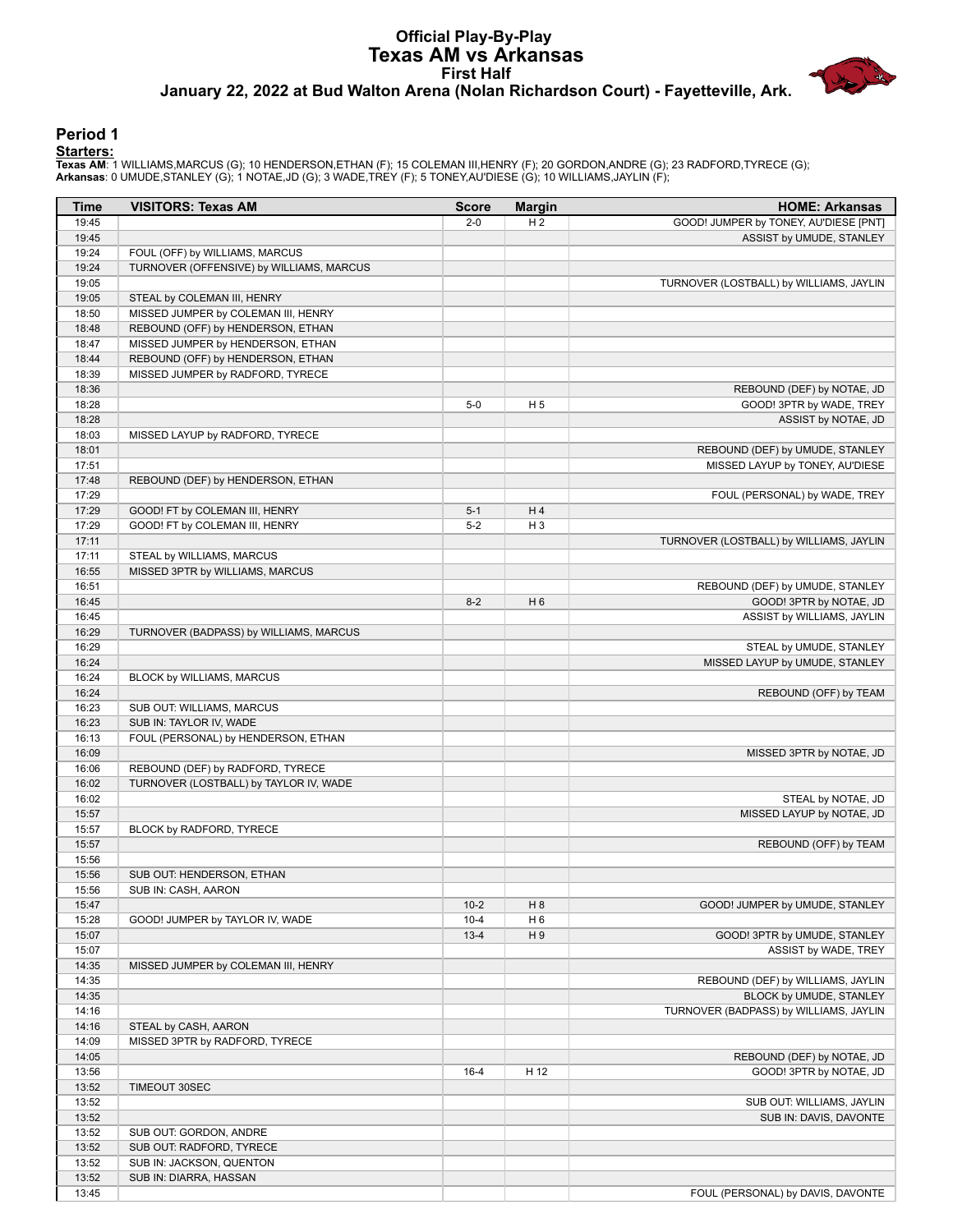| <b>Time</b>    | <b>VISITORS: Texas AM</b>                                              | <b>Score</b> | <b>Margin</b>  | <b>HOME: Arkansas</b>                                             |
|----------------|------------------------------------------------------------------------|--------------|----------------|-------------------------------------------------------------------|
| 13:33          | TURNOVER (BADPASS) by TAYLOR IV, WADE                                  |              |                |                                                                   |
| 13:33          |                                                                        |              |                | STEAL by NOTAE, JD                                                |
| 13:27          |                                                                        |              |                | MISSED 3PTR by NOTAE, JD                                          |
| 13:24<br>13:10 | REBOUND (DEF) by COLEMAN III, HENRY<br>MISSED JUMPER by CASH, AARON    |              |                |                                                                   |
| 13:07          |                                                                        |              |                | REBOUND (DEF) by NOTAE, JD                                        |
| 13:00          |                                                                        | $18-4$       | H 14           | GOOD! JUMPER by UMUDE, STANLEY                                    |
| 13:00          |                                                                        |              |                | ASSIST by NOTAE, JD                                               |
| 12:36          | MISSED JUMPER by COLEMAN III, HENRY                                    |              |                |                                                                   |
| 12:32          |                                                                        |              |                | REBOUND (DEF) by TONEY, AU'DIESE                                  |
| 12:16          |                                                                        |              |                | TURNOVER (BADPASS) by NOTAE, JD                                   |
| 12:16          | STEAL by JACKSON, QUENTON                                              |              |                |                                                                   |
| 12:11          | TURNOVER (LOSTBALL) by JACKSON, QUENTON                                |              |                |                                                                   |
| 12:11<br>12:11 | FOUL (PERSONAL) by COLEMAN III, HENRY                                  |              |                | STEAL by NOTAE, JD                                                |
| 12:11          |                                                                        |              |                | SUB OUT: UMUDE, STANLEY                                           |
| 12:11          |                                                                        |              |                | SUB OUT: NOTAE, JD                                                |
| 12:11          |                                                                        |              |                | SUB IN: WILLIAMS, JAYLIN                                          |
| 12:11          |                                                                        |              |                | SUB IN: LYKES, CHRIS                                              |
| 12:11          | SUB OUT: COLEMAN III, HENRY                                            |              |                |                                                                   |
| 12:11          | SUB IN: OBASEKI, MANNY                                                 |              |                |                                                                   |
| 12:11          | SUB OUT: CASH, AARON                                                   |              |                |                                                                   |
| 12:11<br>11:52 | SUB IN: BROWN, JAVONTE<br>FOUL (PERSONAL) by TAYLOR IV, WADE           |              |                |                                                                   |
| 11:52          |                                                                        |              |                |                                                                   |
| 11:38          |                                                                        |              |                | MISSED LAYUP by WILLIAMS, JAYLIN                                  |
| 11:35          |                                                                        |              |                | REBOUND (OFF) by DAVIS, DAVONTE                                   |
| 11:32          |                                                                        | $20 - 4$     | H 16           | GOOD! DUNK by TONEY, AU'DIESE                                     |
| 11:32          |                                                                        |              |                | ASSIST by DAVIS, DAVONTE                                          |
| 11:15          | GOOD! 3PTR by TAYLOR IV, WADE                                          | $20 - 7$     | H 13           |                                                                   |
| 11:15          | ASSIST by BROWN, JAVONTE                                               |              |                |                                                                   |
| 11:04<br>11:04 | BLOCK by JACKSON, QUENTON                                              |              |                | MISSED JUMPER by LYKES, CHRIS                                     |
| 10:59          | REBOUND (DEF) by DIARRA, HASSAN                                        |              |                |                                                                   |
| 10:53          | MISSED JUMPER by DIARRA, HASSAN                                        |              |                |                                                                   |
| 10:53          |                                                                        |              |                | BLOCK by WILLIAMS, JAYLIN                                         |
| 10:52          | REBOUND (OFF) by TEAM                                                  |              |                |                                                                   |
| 10:52          |                                                                        |              |                | SUB OUT: WADE, TREY                                               |
| 10:52          |                                                                        |              |                | SUB IN: UMUDE, STANLEY                                            |
| 10:44<br>10:20 | GOOD! 3PTR by TAYLOR IV, WADE                                          | $20 - 10$    | H 10           | SUB OUT: TONEY, AU'DIESE                                          |
| 10:20          |                                                                        |              |                | SUB IN: NOTAE, JD                                                 |
| 10:14          |                                                                        |              |                | MISSED 3PTR by NOTAE, JD                                          |
| 10:10          | REBOUND (DEF) by OBASEKI, MANNY                                        |              |                |                                                                   |
| 09:56          | MISSED JUMPER by JACKSON, QUENTON                                      |              |                |                                                                   |
| 09:56          | REBOUND (OFF) by TEAM                                                  |              |                |                                                                   |
| 09:56          |                                                                        |              |                | BLOCK by NOTAE, JD                                                |
| 09:55<br>09:55 | SUB OUT: BROWN, JAVONTE<br>SUB IN: CASH, AARON                         |              |                |                                                                   |
| 09:50          | MISSED 3PTR by JACKSON, QUENTON                                        |              |                |                                                                   |
| 09:44          |                                                                        |              |                | REBOUND (DEF) by DAVIS, DAVONTE                                   |
| 09:41          |                                                                        |              |                | MISSED LAYUP by DAVIS, DAVONTE                                    |
| 09:41          | BLOCK by JACKSON, QUENTON                                              |              |                |                                                                   |
| 09:38          | REBOUND (DEF) by DIARRA, HASSAN                                        |              |                |                                                                   |
| 09:36          | TURNOVER (BADPASS) by DIARRA, HASSAN                                   |              |                |                                                                   |
| 09:27<br>09:16 |                                                                        | $23-10$      | H 13           | GOOD! 3PTR by LYKES, CHRIS<br>FOUL (PERSONAL) by WILLIAMS, JAYLIN |
| 09:16          | GOOD! FT by JACKSON, QUENTON                                           | $23 - 11$    | H 12           |                                                                   |
| 09:16          | SUB OUT: OBASEKI, MANNY                                                |              |                |                                                                   |
| 09:16          | SUB IN: RADFORD, TYRECE                                                |              |                |                                                                   |
| 09:16          | GOOD! FT by JACKSON, QUENTON                                           | $23-12$      | H 11           |                                                                   |
| 09:03          |                                                                        |              |                | MISSED 3PTR by UMUDE, STANLEY                                     |
| 08:58          | REBOUND (DEF) by TAYLOR IV, WADE                                       |              |                |                                                                   |
| 08:54<br>08:54 | FOUL (OFF) by DIARRA, HASSAN<br>TURNOVER (OFFENSIVE) by DIARRA, HASSAN |              |                |                                                                   |
| 08:26          |                                                                        |              |                | FOUL (OFF) by NOTAE, JD                                           |
| 08:26          |                                                                        |              |                | TURNOVER (OFFENSIVE) by NOTAE, JD                                 |
| 08:19          | GOOD! 3PTR by TAYLOR IV, WADE                                          | $23 - 15$    | H <sub>8</sub> |                                                                   |
| 08:01          |                                                                        |              |                | MISSED 3PTR by NOTAE, JD                                          |
| 08:01          | REBOUND (DEF) by TEAM                                                  |              |                |                                                                   |
| 08:00          |                                                                        |              |                |                                                                   |
| 08:00          |                                                                        |              |                | SUB OUT: DAVIS, DAVONTE                                           |
| 08:00<br>08:00 |                                                                        |              |                | SUB OUT: LYKES, CHRIS<br>SUB IN: WADE, TREY                       |
| 08:00          |                                                                        |              |                | SUB IN: TONEY, AU'DIESE                                           |
| 08:00          | SUB OUT: CASH, AARON                                                   |              |                |                                                                   |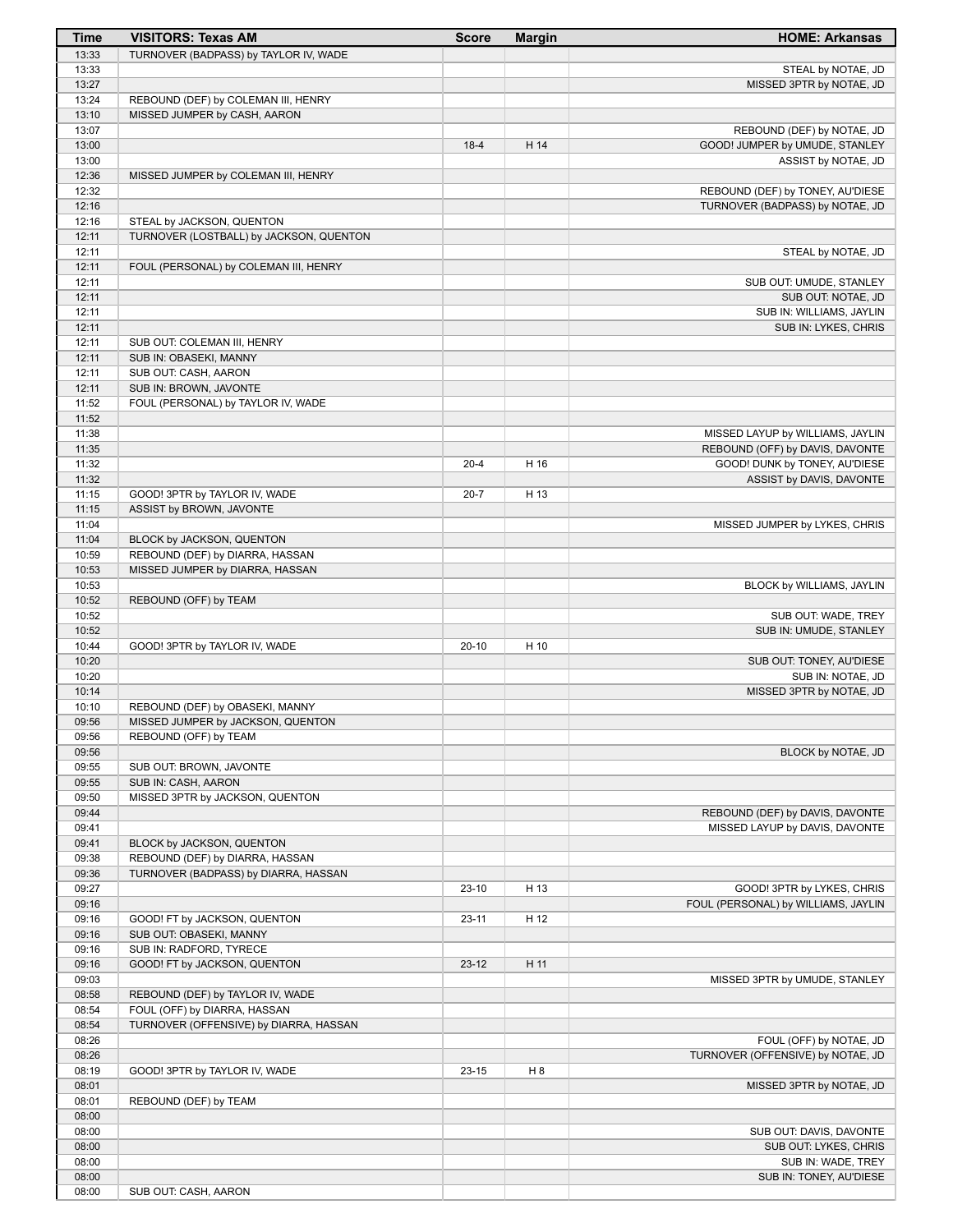| Time           | <b>VISITORS: Texas AM</b>                                   | <b>Score</b> | <b>Margin</b> | <b>HOME: Arkansas</b>                                                 |
|----------------|-------------------------------------------------------------|--------------|---------------|-----------------------------------------------------------------------|
| 08:00          | SUB OUT: DIARRA, HASSAN                                     |              |               |                                                                       |
| 08:00          | SUB IN: HENDERSON, ETHAN                                    |              |               |                                                                       |
| 08:00          | SUB IN: COLEMAN III, HENRY                                  |              |               |                                                                       |
| 07:39          | TURNOVER (BADPASS) by JACKSON, QUENTON                      |              |               |                                                                       |
| 07:39          |                                                             |              |               | STEAL by WILLIAMS, JAYLIN                                             |
| 07:30          | FOUL (PERSONAL) by HENDERSON, ETHAN                         |              |               |                                                                       |
| 07:16          |                                                             | $26 - 15$    | H 11          | GOOD! 3PTR by WILLIAMS, JAYLIN                                        |
| 07:16          |                                                             |              |               | ASSIST by NOTAE, JD                                                   |
| 06:58          | GOOD! LAYUP by COLEMAN III, HENRY                           | $26-17$      | H9            |                                                                       |
| 06:58<br>06:38 | ASSIST by TAYLOR IV, WADE                                   |              |               |                                                                       |
| 06:34          |                                                             |              |               | MISSED 3PTR by NOTAE, JD<br>REBOUND (OFF) by UMUDE, STANLEY           |
| 06:33          |                                                             |              |               | MISSED JUMPER by UMUDE, STANLEY                                       |
| 06:33          | BLOCK by COLEMAN III, HENRY                                 |              |               |                                                                       |
| 06:29          | REBOUND (DEF) by RADFORD, TYRECE                            |              |               |                                                                       |
| 06:27          |                                                             |              |               | FOUL (PERSONAL) by NOTAE, JD                                          |
| 06:27          | GOOD! FT by JACKSON, QUENTON [FB]                           | $26-18$      | H 8           |                                                                       |
| 06:27          |                                                             |              |               | SUB OUT: NOTAE, JD                                                    |
| 06:27          |                                                             |              |               | SUB IN: DAVIS, DAVONTE                                                |
| 06:27          | SUB OUT: TAYLOR IV, WADE                                    |              |               |                                                                       |
| 06:27          | SUB IN: WILLIAMS, MARCUS                                    |              |               |                                                                       |
| 06:27          | GOOD! FT by JACKSON, QUENTON [FB]                           | $26-19$      | H 7           |                                                                       |
| 06:01          |                                                             | 28-19        | H9            | GOOD! JUMPER by WILLIAMS, JAYLIN                                      |
| 06:01          |                                                             |              |               | ASSIST by UMUDE, STANLEY                                              |
| 05:34          | MISSED 3PTR by JACKSON, QUENTON                             |              |               |                                                                       |
| 05:27          |                                                             |              |               | REBOUND (DEF) by WILLIAMS, JAYLIN                                     |
| 05:23          | FOUL (PERSONAL) by COLEMAN III, HENRY                       |              |               |                                                                       |
| 05:23          | SUB OUT: HENDERSON, ETHAN                                   |              |               |                                                                       |
| 05:23          | SUB OUT: COLEMAN III, HENRY                                 |              |               |                                                                       |
| 05:23          | SUB IN: CASH, AARON                                         |              |               |                                                                       |
| 05:23          | SUB IN: OBASEKI, MANNY                                      |              |               |                                                                       |
| 05:23          |                                                             | 29-19        | H 10          | GOOD! FT by WADE, TREY                                                |
| 05:23          |                                                             | $30-19$      | H 11          | GOOD! FT by WADE, TREY                                                |
| 05:07          | MISSED JUMPER by CASH, AARON                                |              |               |                                                                       |
| 05:07          |                                                             |              |               | BLOCK by WADE, TREY                                                   |
| 05:02          |                                                             |              |               | REBOUND (DEF) by WILLIAMS, JAYLIN                                     |
| 04:42          |                                                             |              |               | MISSED JUMPER by WADE, TREY                                           |
| 04:39          | REBOUND (DEF) by JACKSON, QUENTON                           |              |               |                                                                       |
| 04:35          | MISSED 3PTR by WILLIAMS, MARCUS                             |              |               |                                                                       |
| 04:31          | REBOUND (OFF) by WILLIAMS, MARCUS                           |              |               |                                                                       |
| 04:30          | TURNOVER (BADPASS) by WILLIAMS, MARCUS                      |              |               |                                                                       |
| 04:30          | SUB OUT: JACKSON, QUENTON                                   |              |               |                                                                       |
| 04:30          | SUB IN: GORDON, ANDRE                                       |              |               |                                                                       |
| 04:07<br>04:03 |                                                             |              |               | MISSED JUMPER by WILLIAMS, JAYLIN<br>REBOUND (OFF) by TONEY, AU'DIESE |
| 03:49          |                                                             |              |               | MISSED JUMPER by UMUDE, STANLEY                                       |
| 03:48          | REBOUND (DEF) by TEAM                                       |              |               |                                                                       |
| 03:47          |                                                             |              |               |                                                                       |
| 03:36          | MISSED 3PTR by GORDON, ANDRE                                |              |               |                                                                       |
| 03:32          |                                                             |              |               | REBOUND (DEF) by UMUDE, STANLEY                                       |
| 03:24          |                                                             |              |               | TURNOVER (LOSTBALL) by DAVIS, DAVONTE                                 |
| 03:24          | STEAL by CASH, AARON                                        |              |               |                                                                       |
| 03:18          | GOOD! LAYUP by CASH, AARON [FB/PNT]                         | $30 - 21$    | H9            |                                                                       |
| 02:53          |                                                             |              |               | MISSED LAYUP by TONEY, AU'DIESE                                       |
| 02:53          | BLOCK by RADFORD, TYRECE                                    |              |               |                                                                       |
| 02:49          | REBOUND (DEF) by RADFORD, TYRECE                            |              |               |                                                                       |
| 02:45          | MISSED 3PTR by OBASEKI, MANNY                               |              |               |                                                                       |
| 02:42          |                                                             |              |               | REBOUND (DEF) by UMUDE, STANLEY                                       |
| 02:34          |                                                             | $32 - 21$    | H 11          | GOOD! DUNK by TONEY, AU'DIESE                                         |
| 02:34          |                                                             |              |               | ASSIST by WILLIAMS, JAYLIN                                            |
| 02:18          | MISSED 3PTR by OBASEKI, MANNY                               |              |               |                                                                       |
| 02:14          | REBOUND (OFF) by RADFORD, TYRECE                            |              |               |                                                                       |
| 02:13          | GOOD! LAYUP by RADFORD, TYRECE                              | $32 - 23$    | H9            |                                                                       |
| 01:56          |                                                             |              |               | MISSED JUMPER by DAVIS, DAVONTE                                       |
| 01:53          | REBOUND (DEF) by WILLIAMS, MARCUS                           |              |               |                                                                       |
| 01:45          | TURNOVER (BADPASS) by GORDON, ANDRE                         |              |               |                                                                       |
| 01:45          |                                                             |              |               | STEAL by WILLIAMS, JAYLIN                                             |
| 01:21          |                                                             |              |               | FOUL (OFF) by DAVIS, DAVONTE                                          |
| 01:21          |                                                             |              |               | TURNOVER (OFFENSIVE) by DAVIS, DAVONTE                                |
| 01:21          |                                                             |              |               | SUB OUT: DAVIS, DAVONTE                                               |
| 01:21          |                                                             |              |               | SUB IN: LYKES, CHRIS                                                  |
| 01:21          | SUB OUT: GORDON, ANDRE                                      |              |               |                                                                       |
| 01:21          | SUB OUT: OBASEKI, MANNY                                     |              |               |                                                                       |
| 01:21<br>01:21 | SUB IN: JACKSON, QUENTON                                    |              |               |                                                                       |
| 01:08          | SUB IN: TAYLOR IV, WADE<br>GOOD! JUMPER by WILLIAMS, MARCUS | 32-25        | H 7           |                                                                       |
|                |                                                             |              |               |                                                                       |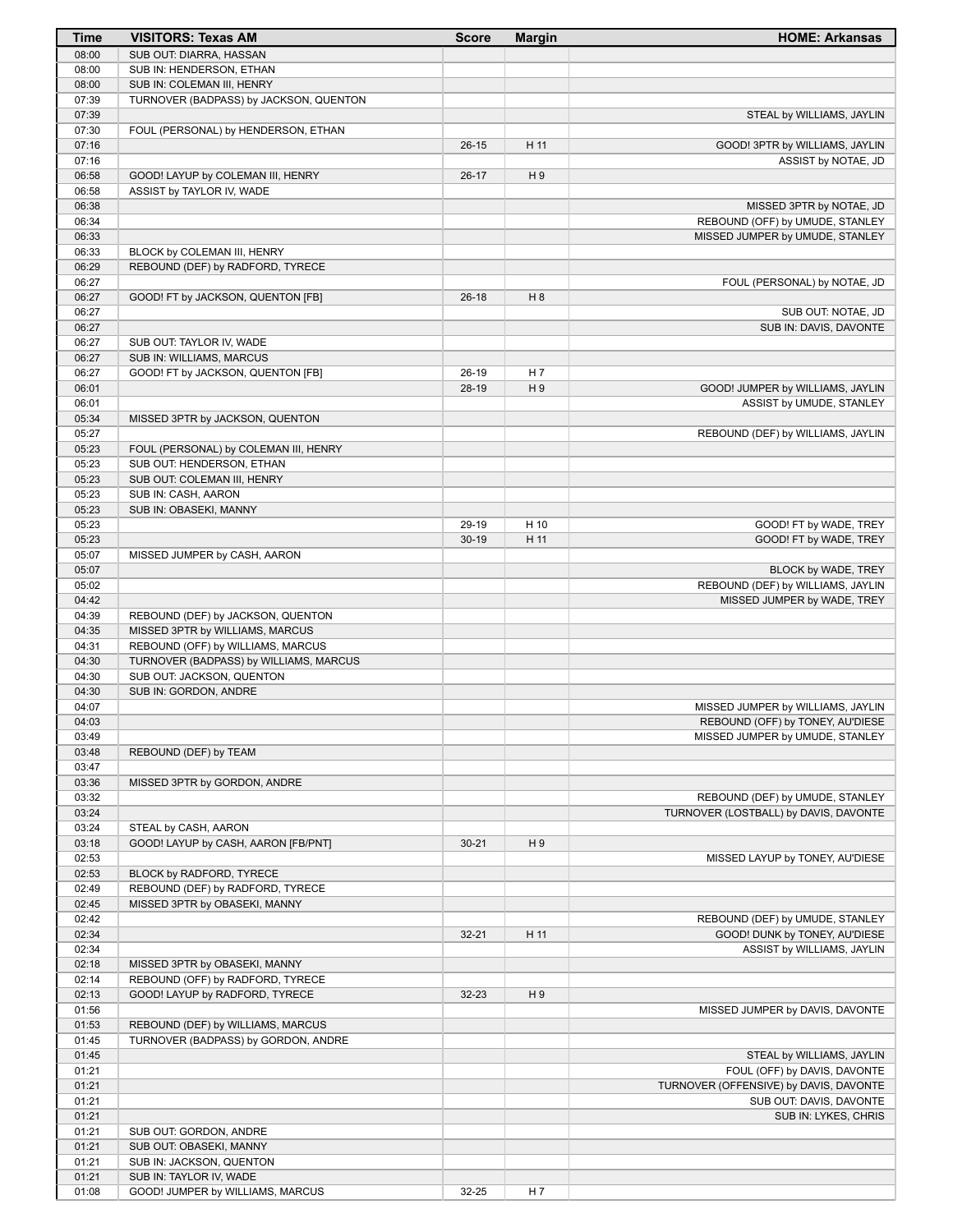| Time  | <b>VISITORS: Texas AM</b>               | <b>Score</b> | <b>Margin</b>  | <b>HOME: Arkansas</b>                 |
|-------|-----------------------------------------|--------------|----------------|---------------------------------------|
| 00:59 | FOUL (PERSONAL) by WILLIAMS, MARCUS     |              |                |                                       |
| 00:59 |                                         |              |                | MISSED FT by LYKES, CHRIS             |
| 00:59 |                                         |              |                | REBOUND (OFF) by TEAM                 |
| 00:59 | SUB OUT: WILLIAMS, MARCUS               |              |                |                                       |
| 00:59 | SUB IN: HEFNER, HAYDEN                  |              |                |                                       |
| 00:59 |                                         | $33 - 25$    | H 8            | GOOD! FT by LYKES, CHRIS              |
| 00:51 |                                         |              |                | FOUL (PERSONAL) by LYKES, CHRIS       |
| 00:51 | MISSED FT by TAYLOR IV, WADE            |              |                |                                       |
| 00:49 |                                         |              |                | REBOUND (DEF) by WILLIAMS, JAYLIN     |
| 00:40 |                                         |              |                | TURNOVER (BADPASS) by TONEY, AU'DIESE |
| 00:40 | STEAL by RADFORD, TYRECE                |              |                |                                       |
| 00:36 |                                         |              |                | FOUL (PERSONAL) by WILLIAMS, JAYLIN   |
| 00:36 | GOOD! FT by RADFORD, TYRECE [FB]        | $33 - 26$    | H <sub>7</sub> |                                       |
| 00:36 |                                         |              |                | SUB OUT: WILLIAMS, JAYLIN             |
| 00:36 |                                         |              |                | SUB IN: JOHNSON, KAMANI               |
| 00:36 | GOOD! FT by RADFORD, TYRECE [FB]        | $33 - 27$    | H 6            |                                       |
| 00:16 |                                         |              |                | TURNOVER (LOSTBALL) by LYKES, CHRIS   |
| 00:16 | STEAL by TAYLOR IV, WADE                |              |                |                                       |
| 00:12 | GOOD! LAYUP by TAYLOR IV, WADE [FB/PNT] | $33 - 29$    | H <sub>4</sub> |                                       |

# **Texas AM 29, Arkansas 33**

| <b>Points (This Period)</b> | АM             | <b>ARK</b>     |
|-----------------------------|----------------|----------------|
| In the Paint                |                |                |
| Off Turns                   |                | 10             |
| 2nd Chance                  | 5              |                |
| <b>Fast Break</b>           |                |                |
| Bench                       | 19             |                |
| Per Poss                    | 0.829<br>13/35 | 0.917<br>14/36 |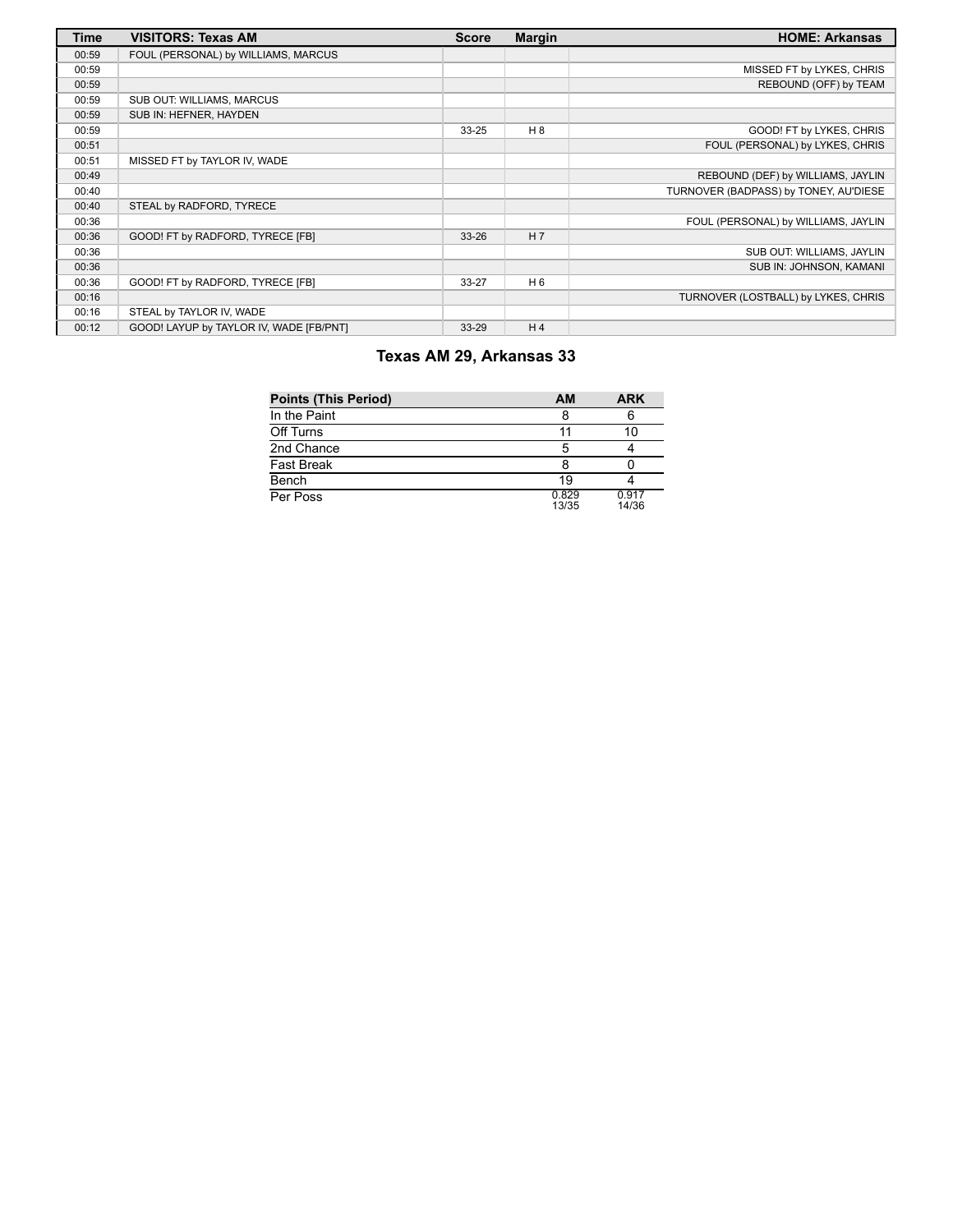### **Official Box Score Texas AM vs Arkansas Second Half Statistics Only January 22, 2022 at Bud Walton Arena (Nolan Richardson Court) - Fayetteville, Ark.**



# **Texas AM 35**

| No. | Plaver                    | S | <b>Pts</b> | FG.      | 3FG      | <b>FT</b> | <b>OR</b> | <b>DR</b> | TR             | <b>PF</b>      | A | TO | <b>Blk</b>   | Stl          | Min      | $+/-$ |
|-----|---------------------------|---|------------|----------|----------|-----------|-----------|-----------|----------------|----------------|---|----|--------------|--------------|----------|-------|
| 01  | <b>WILLIAMS, MARCUS</b>   | G |            | $2 - 5$  | $1-2$    | $2 - 2$   | 0         | 3         | 3              | 2              | 2 | 4  | $\Omega$     | 0            | 16       | 1     |
| 10  | HENDERSON, ETHAN          | F | 2          | $1 - 1$  | $0 - 0$  | $0 - 0$   | 0         | 2         | $\overline{2}$ |                |   | 0  |              | 0            | 8        | 8     |
| 15  | <b>COLEMAN III, HENRY</b> | F | 2          | $1 - 1$  | $0 - 0$  | $0 - 0$   |           | 3         | 4              | 1              | 0 | 0  | $\Omega$     | 0            | 8        | -4    |
| 20  | <b>GORDON, ANDRE</b>      | G | $\Omega$   | $0 - 1$  | $0 - 0$  | $0 - 0$   | 0         | 1         | 1              | $\Omega$       | 0 | 0  | $\mathbf{0}$ | 0            | 5        | 2     |
| 23  | RADFORD, TYRECE           | G | 5          | $2 - 7$  | $1 - 5$  | $0 - 0$   | 3         | 2         | 5              |                |   | 0  | 0            | $\Omega$     | 17       | 4     |
| 00  | CASH, AARON               | G | 2          | $0 - 0$  | $0 - 0$  | $2 - 2$   | 0         | 1         | 1              | 0              | 0 | 0  | $\Omega$     |              | 8        | $-6$  |
| 02  | HEFNER, HAYDEN            | G | 0          | $0 - 0$  | $0 - 0$  | $0 - 0$   | 0         | 0         | 0              | 0              | 0 | 0  | $\Omega$     | $\Omega$     | 7        | 1     |
| 03  | <b>JACKSON, QUENTON</b>   | G |            | $2 - 5$  | $0 - 1$  | $3 - 3$   | 0         | $\Omega$  | $\mathbf{0}$   | 3              |   | 0  | 2            | 0            | 14       | 3     |
| 04  | TAYLOR IV, WADE           | G | 7          | $2 - 7$  | $1 - 3$  | $2 - 2$   | 0         | 0         | $\Omega$       | 0              |   | 2  | 0            | 1            | 14       | 7     |
| 05  | DIARRA, HASSAN            | G | 3          | $1 - 1$  | $1 - 1$  | $0 - 0$   | 0         | $\Omega$  | $\mathbf{0}$   | $\overline{2}$ | 0 |    | $\mathbf{0}$ | $\Omega$     | 3        | 1     |
| 31  | <b>BROWN, JAVONTE</b>     | F | $\Omega$   | $0 - 0$  | $0 - 0$  | $0 - 0$   | 0         | 0         | $\Omega$       | 0              | 0 | 0  | 0            | $\Omega$     | 0        | 0     |
| 35  | <b>OBASEKI, MANNY</b>     | G | $\Omega$   | $0 - 0$  | $0 - 0$  | $0 - 0$   | 0         | $\Omega$  | $\mathbf{0}$   | 0              | 0 | 0  | $\Omega$     | $\mathbf{0}$ | $\Omega$ | 0     |
|     | TEAM                      |   |            |          |          |           | 2         | 1         | 3              | $\Omega$       |   | 0  |              |              |          |       |
|     | <b>TOTALS</b>             |   |            | 35 11-28 | $4 - 12$ | $9 - 9$   | 6         | 13        | 19             | 10             | 6 |    | 3            | $\mathbf{2}$ | 100      |       |

| <b>Shooting By Period</b><br>Period | FG        | FG%      | 3FG      | 3FG%  |           | FT%   | Deadball Rebounds: 0,1<br>Last FG Half: AM 3rd-00:42 |
|-------------------------------------|-----------|----------|----------|-------|-----------|-------|------------------------------------------------------|
| 2nd Half                            | $11 - 28$ | 39%      | 4-12     | 33%   | 9-9       | 100%  |                                                      |
| Game                                | $23 - 62$ | $37.1\%$ | $8 - 26$ | 30.8% | $19 - 20$ | 95.0% |                                                      |

# **Arkansas 31**

| No. | Player                  | S  | Pts           | <b>FG</b> | 3FG     | <b>FT</b> | OR       | <b>DR</b> | <b>TR</b>    | <b>PF</b>      | $\mathsf{A}$ | TO.      | <b>BIK</b>     | Stl                   | Min      | $+/-$          |
|-----|-------------------------|----|---------------|-----------|---------|-----------|----------|-----------|--------------|----------------|--------------|----------|----------------|-----------------------|----------|----------------|
| 00  | <b>UMUDE, STANLEY</b>   | G  | 6             | 1-6       | $0 - 3$ | 4-4       | 0        | 1         |              | 2              |              | 0        | 0              | $\mathbf{2}^{\prime}$ | 20       | $-4$           |
| 01  | NOTAE, JD               | G  | 11            | $4 - 13$  | $0 - 3$ | $3 - 3$   |          | 2         | 3            | 3              | 1            | 3        | $\Omega$       | $\overline{0}$        | 19       | 2              |
| 03  | <b>WADE, TREY</b>       | F. | 3             | 1-1       | 1-1     | $0 - 0$   | $\Omega$ | 1         |              | $\mathcal{P}$  | $\Omega$     | 1        | $\Omega$       | 0                     | 15       | -6             |
| 05  | TONEY, AU'DIESE         | G  | 4             | $1 - 3$   | $0 - 0$ | $2 - 2$   | 2        | 1         | 3            | $\overline{0}$ |              | 0        | $\overline{0}$ |                       | 20       | $-4$           |
| 10  | <b>WILLIAMS, JAYLIN</b> | F  | 5             | $1 - 4$   | $0 - 1$ | $3 - 3$   | 1        | 5         | 6            | $\Omega$       | 1            | $\Omega$ | $\overline{2}$ | 4                     | 20       | $-4$           |
| 04  | DAVIS, DAVONTE          | G  | $\Omega$      | $0 - 2$   | $0-0$   | $0 - 0$   | 2        | 1         | 3            | 1              | 0            | $\Omega$ | $\Omega$       | 0                     | 5        | $-1$           |
| 11  | LYKES, CHRIS            | G  | $\mathcal{P}$ | $0-0$     | $0-0$   | $2 - 2$   | 0        | 0         | $\Omega$     | $\Omega$       | 0            | 0        | $\Omega$       | 0                     | 1        | -3             |
| 20  | <b>JOHNSON, KAMANI</b>  | F. | $\Omega$      | $0 - 0$   | $0 - 0$ | $0 - 0$   | 0        | $\Omega$  | $\mathbf{0}$ | $\Omega$       | $\mathbf{0}$ | $\Omega$ | $\Omega$       | $\Omega$              | $\Omega$ | $\overline{0}$ |
|     | <b>TEAM</b>             |    |               |           |         |           | 1        | 0         | 1            | $\mathbf 0$    |              | 0        |                |                       |          |                |
|     | <b>TOTALS</b>           |    | 31.           | 8-29      | $1 - 8$ | $14 - 14$ | 7        | 11        | 18           | 8              | 4            | 4        | 2              |                       | 7 100    |                |
|     |                         |    |               |           |         |           |          |           |              |                |              |          |                |                       |          |                |

| <b>Shooting By Period</b><br>Period | FG    | FG%   | 3FG    | 3FG%  |           | FT%   |
|-------------------------------------|-------|-------|--------|-------|-----------|-------|
| 2nd Half                            | 8-29  | 28%   | 1-8    | 13%   | 14-14     | 100%  |
| Game                                | 24-64 | 37.5% | $7-20$ | 35.0% | $21 - 25$ | 84.0% |

*Deadball Rebounds:* 2,0 *Last FG Half:* ARK 3rd-00:01

| Game Notes:                                                             | <b>Score</b> | 1st | 2nd | 3rd | TOT | <b>Points (This Period)</b> | ΑM             | <b>ARK</b>     |
|-------------------------------------------------------------------------|--------------|-----|-----|-----|-----|-----------------------------|----------------|----------------|
| Officials: Anthony Jordan, Wil Howard, Jason Baker<br>Attendance: 19200 | AM           | 29  | 35  | 9   | 73  | In the Paint                |                | 14             |
|                                                                         | ARK          | 33  | 31  | 12  | 76  | Off Turns                   |                |                |
| Start Time: 08:31 PM ET                                                 |              |     |     |     |     | 2nd Chance                  |                | 13             |
| End Time: 11:01 PM ET<br>Game Duration: 2:29                            |              |     |     |     |     | Fast Break                  |                |                |
| Conference Game:                                                        |              |     |     |     |     | Bench                       | 19             |                |
|                                                                         |              |     |     |     |     | Per Poss                    | 1.061<br>16/33 | 0.969<br>15/32 |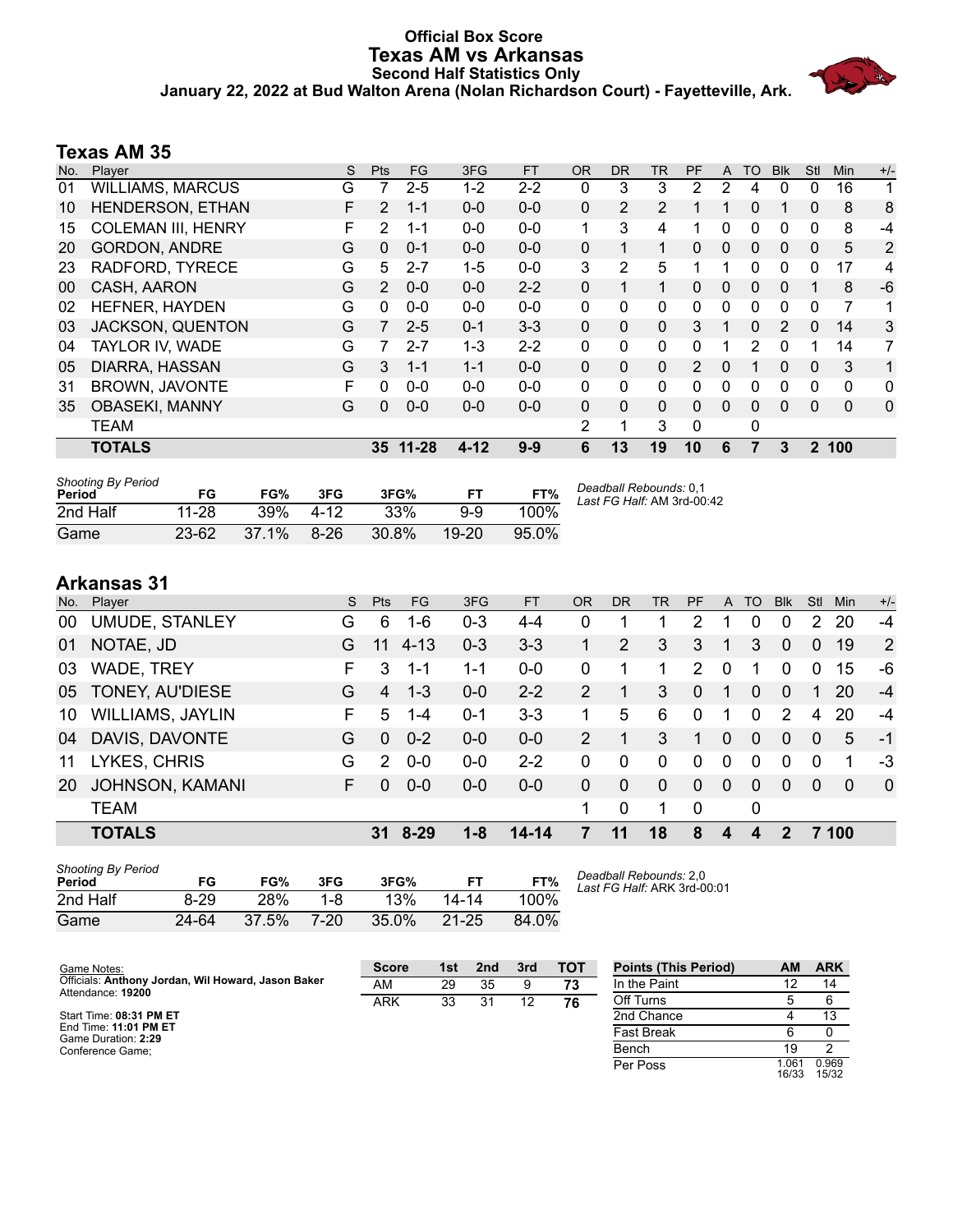#### **Official Play-By-Play Texas AM vs Arkansas Second Half January 22, 2022 at Bud Walton Arena (Nolan Richardson Court) - Fayetteville, Ark.**



#### **Period 2**

| Time           | <b>VISITORS: Texas AM</b>                                             | <b>Score</b> | <b>Margin</b>  | <b>HOME: Arkansas</b>                                       |
|----------------|-----------------------------------------------------------------------|--------------|----------------|-------------------------------------------------------------|
| 20:00          |                                                                       |              |                | SUB OUT: LYKES, CHRIS                                       |
| 20:00          |                                                                       |              |                | SUB OUT: JOHNSON, KAMANI                                    |
| 20:00          |                                                                       |              |                | SUB IN: NOTAE, JD                                           |
| 20:00          |                                                                       |              |                | SUB IN: WILLIAMS, JAYLIN                                    |
| 20:00          | SUB OUT: CASH, AARON                                                  |              |                |                                                             |
| 20:00          | SUB OUT: HEFNER, HAYDEN                                               |              |                |                                                             |
| 20:00          | SUB IN: HENDERSON, ETHAN                                              |              |                |                                                             |
| 20:00          | SUB IN: COLEMAN III, HENRY                                            |              |                |                                                             |
| 20:00          | SUB OUT: JACKSON, QUENTON                                             |              |                |                                                             |
| 20:00          | SUB IN: WILLIAMS, MARCUS                                              |              |                |                                                             |
| 19:51          | MISSED 3PTR by RADFORD, TYRECE                                        |              |                |                                                             |
| 19:47          |                                                                       |              |                | REBOUND (DEF) by WILLIAMS, JAYLIN                           |
| 19:26          |                                                                       |              |                | MISSED JUMPER by NOTAE, JD                                  |
| 19:24          | REBOUND (DEF) by COLEMAN III, HENRY                                   |              |                |                                                             |
| 19:17          | MISSED LAYUP by TAYLOR IV, WADE                                       |              |                |                                                             |
| 19:17          |                                                                       |              |                | BLOCK by WILLIAMS, JAYLIN                                   |
| 19:10          | REBOUND (OFF) by COLEMAN III, HENRY                                   |              |                |                                                             |
| 19:08          | GOOD! LAYUP by COLEMAN III, HENRY                                     | 33-31        | H <sub>2</sub> |                                                             |
| 18:48          |                                                                       |              |                | MISSED LAYUP by UMUDE, STANLEY                              |
| 18:46<br>18:41 | REBOUND (DEF) by COLEMAN III, HENRY<br>MISSED 3PTR by RADFORD, TYRECE |              |                |                                                             |
| 18:38          |                                                                       |              |                | REBOUND (DEF) by WILLIAMS, JAYLIN                           |
| 18:31          |                                                                       |              |                | MISSED 3PTR by UMUDE, STANLEY                               |
| 18:28          | REBOUND (DEF) by COLEMAN III, HENRY                                   |              |                |                                                             |
| 18:21          | TURNOVER (BADPASS) by WILLIAMS, MARCUS                                |              |                |                                                             |
| 18:21          |                                                                       |              |                | STEAL by WILLIAMS, JAYLIN                                   |
| 18:09          |                                                                       |              |                | MISSED JUMPER by NOTAE, JD                                  |
| 18:07          |                                                                       |              |                | REBOUND (OFF) by TONEY, AU'DIESE                            |
| 18:06          | FOUL (PERSONAL) by COLEMAN III, HENRY                                 |              |                |                                                             |
| 17:47          |                                                                       | 35-31        | H4             | GOOD! LAYUP by UMUDE, STANLEY                               |
| 17:35          | MISSED 3PTR by TAYLOR IV, WADE                                        |              |                |                                                             |
| 17:31          |                                                                       |              |                | REBOUND (DEF) by WILLIAMS, JAYLIN                           |
| 17:18          |                                                                       | 38-31        | H <sub>7</sub> | GOOD! 3PTR by WADE, TREY                                    |
| 17:18          |                                                                       |              |                | ASSIST by TONEY, AU'DIESE                                   |
| 16:56          | MISSED JUMPER by RADFORD, TYRECE                                      |              |                |                                                             |
| 16:53          |                                                                       |              |                | REBOUND (DEF) by NOTAE, JD                                  |
| 16:50          |                                                                       |              |                | TURNOVER (LOSTBALL) by NOTAE, JD                            |
| 16:50          | STEAL by TAYLOR IV, WADE                                              |              |                |                                                             |
| 16:50          | SUB OUT: COLEMAN III, HENRY                                           |              |                |                                                             |
| 16:50          | SUB IN: HEFNER, HAYDEN                                                |              |                |                                                             |
| 16:38          | GOOD! 3PTR by WILLIAMS, MARCUS                                        | 38-34        | H4             |                                                             |
| 16:38          | ASSIST by HENDERSON, ETHAN                                            |              |                |                                                             |
| 16:21          |                                                                       |              |                | MISSED JUMPER by TONEY, AU'DIESE                            |
| 16:18          | REBOUND (DEF) by HENDERSON, ETHAN                                     |              |                |                                                             |
| 16:12          | SUB OUT: WILLIAMS, MARCUS                                             |              |                |                                                             |
| 16:12          | SUB IN: JACKSON, QUENTON                                              |              |                |                                                             |
| 16:12          | SUB OUT: HENDERSON, ETHAN                                             |              |                |                                                             |
| 16:12          | SUB IN: CASH, AARON                                                   |              |                |                                                             |
| 16:03<br>16:03 | TURNOVER (BADPASS) by TAYLOR IV, WADE                                 |              |                |                                                             |
| 15:49          |                                                                       |              |                | STEAL by UMUDE, STANLEY<br>MISSED LAYUP by WILLIAMS, JAYLIN |
| 15:46          | REBOUND (DEF) by RADFORD, TYRECE                                      |              |                |                                                             |
| 15:42          | GOOD! 3PTR by RADFORD, TYRECE [FB]                                    | 38-37        | H 1            |                                                             |
| 15:42          | ASSIST by JACKSON, QUENTON                                            |              |                |                                                             |
| 15:24          |                                                                       |              |                | MISSED 3PTR by NOTAE, JD                                    |
| 15:20          |                                                                       |              |                | REBOUND (OFF) by TEAM                                       |
| 15:19          |                                                                       |              |                |                                                             |
| 15:19          | SUB OUT: TAYLOR IV, WADE                                              |              |                |                                                             |
| 15:19          | SUB IN: DIARRA, HASSAN                                                |              |                |                                                             |
| 15:15          | FOUL (PERSONAL) by DIARRA, HASSAN                                     |              |                |                                                             |
| 15:15          |                                                                       | 39-37        | H <sub>2</sub> | GOOD! FT by TONEY, AU'DIESE                                 |
| 15:15          |                                                                       | 40-37        | $H_3$          | GOOD! FT by TONEY, AU'DIESE                                 |
| 15:02          | MISSED 3PTR by RADFORD, TYRECE                                        |              |                |                                                             |
| 14:59          | REBOUND (OFF) by TEAM                                                 |              |                |                                                             |
| 14:48          | GOOD! JUMPER by JACKSON, QUENTON                                      | 40-39        | H <sub>1</sub> |                                                             |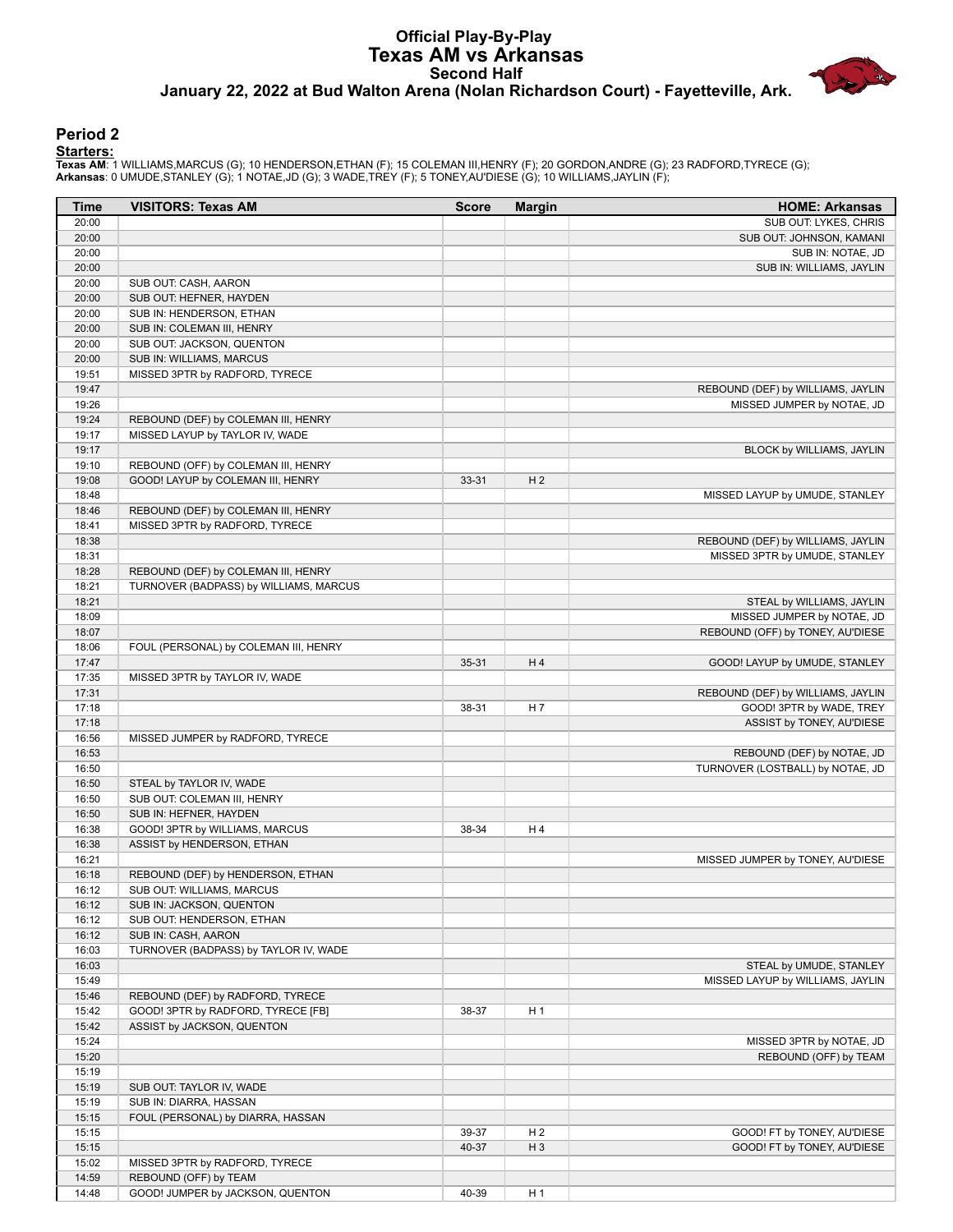| <b>Time</b>    | <b>VISITORS: Texas AM</b>                                       | <b>Score</b> | <b>Margin</b>  | <b>HOME: Arkansas</b>                                              |
|----------------|-----------------------------------------------------------------|--------------|----------------|--------------------------------------------------------------------|
| 14:23          |                                                                 | 42-39        | $H_3$          | GOOD! JUMPER by NOTAE, JD [PNT]                                    |
| 14:04          | TURNOVER (BADPASS) by DIARRA, HASSAN                            |              |                |                                                                    |
| 14:04          |                                                                 |              |                | STEAL by TONEY, AU'DIESE                                           |
| 13:51          |                                                                 |              |                | MISSED 3PTR by UMUDE, STANLEY                                      |
| 13:48<br>13:48 |                                                                 |              |                | REBOUND (OFF) by WILLIAMS, JAYLIN<br>SUB OUT: WADE, TREY           |
| 13:48          |                                                                 |              |                | SUB IN: DAVIS, DAVONTE                                             |
| 13:48          | SUB OUT: HEFNER, HAYDEN                                         |              |                |                                                                    |
| 13:48          | SUB IN: COLEMAN III, HENRY                                      |              |                |                                                                    |
| 13:42          | FOUL (PERSONAL) by DIARRA, HASSAN                               |              |                |                                                                    |
| 13:42          |                                                                 | 43-39        | H4             | GOOD! FT by WILLIAMS, JAYLIN                                       |
| 13:42          | SUB OUT: DIARRA, HASSAN                                         |              |                |                                                                    |
| 13:42          | SUB OUT: RADFORD, TYRECE                                        |              |                |                                                                    |
| 13:42          | SUB IN: WILLIAMS, MARCUS                                        |              |                |                                                                    |
| 13:42          | SUB IN: HEFNER, HAYDEN                                          |              |                |                                                                    |
| 13:42<br>13:19 |                                                                 | 44-39        | H <sub>5</sub> | GOOD! FT by WILLIAMS, JAYLIN                                       |
| 13:19          | MISSED LAYUP by WILLIAMS, MARCUS                                |              |                | BLOCK by WILLIAMS, JAYLIN                                          |
| 13:15          |                                                                 |              |                | REBOUND (DEF) by DAVIS, DAVONTE                                    |
| 13:08          |                                                                 | 46-39        | H 7            | GOOD! LAYUP by NOTAE, JD [PNT]                                     |
| 13:08          |                                                                 |              |                | ASSIST by WILLIAMS, JAYLIN                                         |
| 12:50          |                                                                 |              |                | FOUL (PERSONAL) by UMUDE, STANLEY                                  |
| 12:50          | GOOD! FT by CASH, AARON                                         | 46-40        | H <sub>6</sub> |                                                                    |
| 12:50          | SUB OUT: COLEMAN III, HENRY                                     |              |                |                                                                    |
| 12:50          | SUB IN: RADFORD, TYRECE                                         |              |                |                                                                    |
| 12:50          | GOOD! FT by CASH, AARON                                         | 46-41        | H <sub>5</sub> |                                                                    |
| 12:22          |                                                                 |              |                | MISSED JUMPER by NOTAE, JD                                         |
| 12:22<br>12:17 | BLOCK by JACKSON, QUENTON                                       |              |                |                                                                    |
| 12:16          |                                                                 | 48-41        | H 7            | REBOUND (OFF) by TONEY, AU'DIESE<br>GOOD! LAYUP by TONEY, AU'DIESE |
| 11:51          | MISSED LAYUP by JACKSON, QUENTON                                |              |                |                                                                    |
| 11:49          |                                                                 |              |                | REBOUND (DEF) by TONEY, AU'DIESE                                   |
| 11:39          |                                                                 |              |                | MISSED 3PTR by WILLIAMS, JAYLIN                                    |
| 11:35          |                                                                 |              |                | REBOUND (OFF) by DAVIS, DAVONTE                                    |
| 11:19          |                                                                 | $50 - 41$    | H9             | GOOD! LAYUP by NOTAE, JD [PNT]                                     |
| 11:19          | FOUL (PERSONAL) by JACKSON, QUENTON                             |              |                |                                                                    |
| 11:19          |                                                                 |              |                |                                                                    |
| 11:19          | SUB OUT: CASH, AARON                                            |              |                |                                                                    |
| 11:19<br>11:19 | SUB OUT: HEFNER, HAYDEN<br>SUB IN: TAYLOR IV, WADE              |              |                |                                                                    |
| 11:19          | SUB IN: HENDERSON, ETHAN                                        |              |                |                                                                    |
| 11:19          |                                                                 | $51 - 41$    | H 10           | GOOD! FT by NOTAE, JD                                              |
| 10:55          |                                                                 |              |                | FOUL (PERSONAL) by DAVIS, DAVONTE                                  |
| 10:43          | GOOD! DUNK by HENDERSON, ETHAN                                  | 51-43        | H 8            |                                                                    |
| 10:43          | ASSIST by WILLIAMS, MARCUS                                      |              |                |                                                                    |
| 10:22          |                                                                 |              |                | MISSED JUMPER by NOTAE, JD                                         |
| 10:20          |                                                                 |              |                | REBOUND (OFF) by DAVIS, DAVONTE                                    |
| 10:19          |                                                                 |              |                | MISSED JUMPER by DAVIS, DAVONTE                                    |
| 10:19          | BLOCK by HENDERSON, ETHAN                                       |              |                |                                                                    |
| 10:14<br>10:12 | REBOUND (DEF) by HENDERSON, ETHAN                               |              | H <sub>5</sub> |                                                                    |
| 10:12          | GOOD! 3PTR by TAYLOR IV, WADE [FB]<br>ASSIST by RADFORD, TYRECE | 51-46        |                |                                                                    |
| 09:45          | FOUL (PERSONAL) by JACKSON, QUENTON                             |              |                |                                                                    |
| 09:37          |                                                                 |              |                | MISSED JUMPER by DAVIS, DAVONTE                                    |
| 09:34          | REBOUND (DEF) by WILLIAMS, MARCUS                               |              |                |                                                                    |
| 09:31          | MISSED 3PTR by WILLIAMS, MARCUS                                 |              |                |                                                                    |
| 09:27          |                                                                 |              |                | REBOUND (DEF) by WILLIAMS, JAYLIN                                  |
| 09:02          |                                                                 |              |                | MISSED JUMPER by NOTAE, JD                                         |
| 08:59          | REBOUND (DEF) by RADFORD, TYRECE                                |              |                |                                                                    |
| 08:52          | TIMEOUT 30SEC                                                   |              |                |                                                                    |
| 08:52          |                                                                 |              |                | SUB OUT: DAVIS, DAVONTE                                            |
| 08:52<br>08:52 | SUB OUT: JACKSON, QUENTON                                       |              |                | SUB IN: WADE, TREY                                                 |
| 08:52          | SUB IN: GORDON, ANDRE                                           |              |                |                                                                    |
| 08:39          | GOOD! LAYUP by RADFORD, TYRECE [PNT]                            | 51-48        | $H_3$          |                                                                    |
| 08:09          |                                                                 |              |                | MISSED LAYUP by UMUDE, STANLEY                                     |
| 08:06          | REBOUND (DEF) by WILLIAMS, MARCUS                               |              |                |                                                                    |
| 07:46          |                                                                 |              |                | FOUL (PERSONAL) by WADE, TREY                                      |
| 07:46          |                                                                 |              |                |                                                                    |
| 07:46          | GOOD! FT by TAYLOR IV, WADE                                     | 51-49        | H <sub>2</sub> |                                                                    |
| 07:46          | GOOD! FT by TAYLOR IV, WADE                                     | 51-50        | H <sub>1</sub> |                                                                    |
| 07:26          |                                                                 | 53-50        | H <sub>3</sub> | GOOD! LAYUP by WILLIAMS, JAYLIN                                    |
| 07:26<br>07:26 | FOUL (PERSONAL) by HENDERSON, ETHAN                             |              |                | ASSIST by NOTAE, JD                                                |
| 07:26          |                                                                 | 54-50        | H4             | GOOD! FT by WILLIAMS, JAYLIN                                       |
| 07:16          | TURNOVER (BADPASS) by WILLIAMS, MARCUS                          |              |                |                                                                    |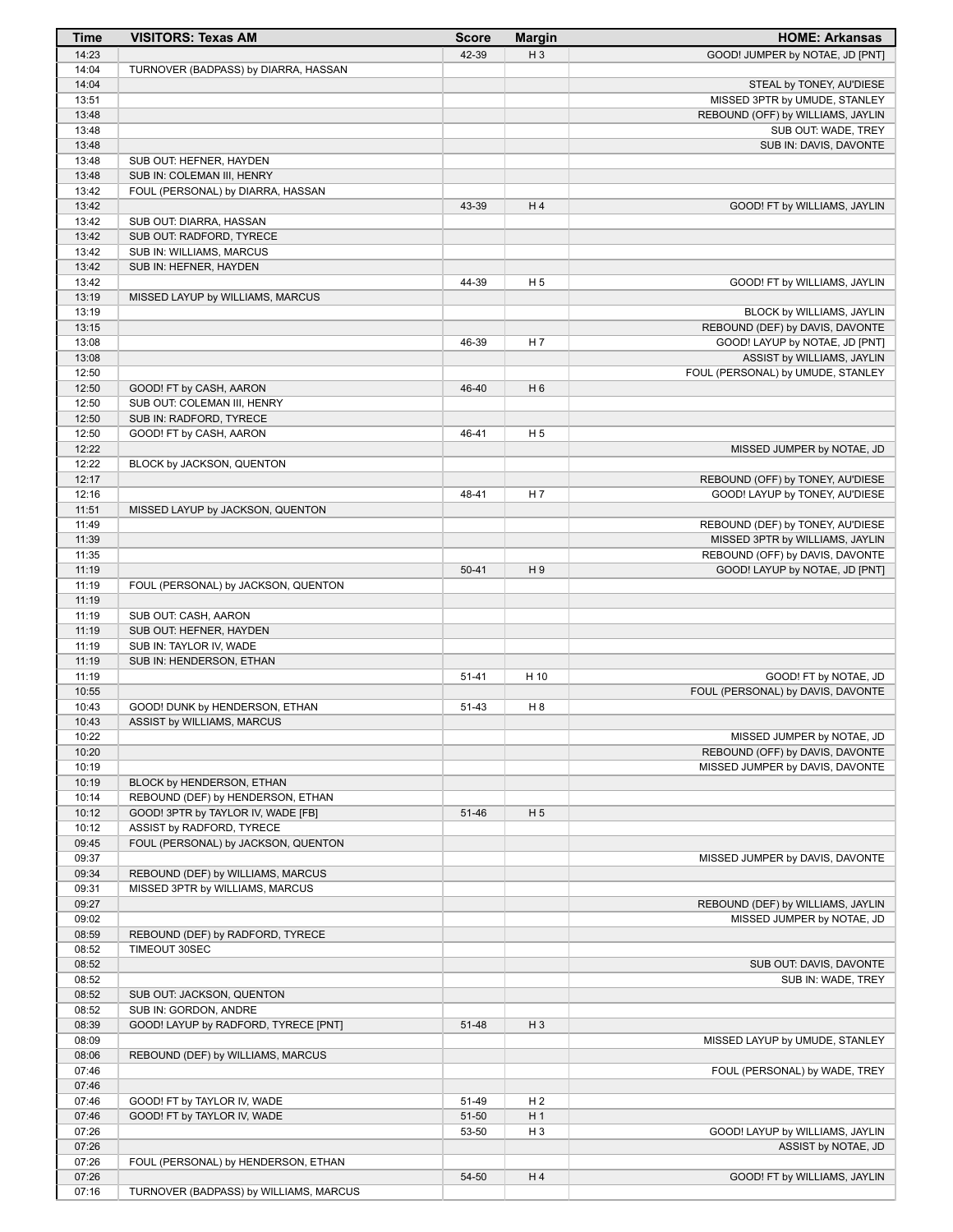| <b>Time</b>    | <b>VISITORS: Texas AM</b>                                                     | <b>Score</b> | <b>Margin</b>  | <b>HOME: Arkansas</b>                              |
|----------------|-------------------------------------------------------------------------------|--------------|----------------|----------------------------------------------------|
| 07:16          |                                                                               |              |                | STEAL by WILLIAMS, JAYLIN                          |
| 07:16          | SUB OUT: HENDERSON, ETHAN                                                     |              |                |                                                    |
| 07:16          | SUB IN: COLEMAN III, HENRY                                                    |              |                |                                                    |
| 06:52          |                                                                               |              |                | FOUL (OFF) by NOTAE, JD                            |
| 06:52          |                                                                               |              |                | TURNOVER (OFFENSIVE) by NOTAE, JD                  |
| 06:52          | SUB OUT: GORDON, ANDRE                                                        |              |                |                                                    |
| 06:52          | SUB IN: JACKSON, QUENTON                                                      |              |                |                                                    |
| 06:35<br>06:09 | GOOD! JUMPER by WILLIAMS, MARCUS [PNT]<br>FOUL (PERSONAL) by WILLIAMS, MARCUS | 54-52        | H <sub>2</sub> |                                                    |
| 06:09          | SUB OUT: TAYLOR IV, WADE                                                      |              |                |                                                    |
| 06:09          | SUB IN: GORDON, ANDRE                                                         |              |                |                                                    |
| 06:09          |                                                                               | 55-52        | $H_3$          | GOOD! FT by UMUDE, STANLEY                         |
| 06:09          |                                                                               | 56-52        | H4             | GOOD! FT by UMUDE, STANLEY                         |
| 05:52          | MISSED LAYUP by GORDON, ANDRE                                                 |              |                |                                                    |
| 05:50          |                                                                               |              |                | REBOUND (DEF) by WADE, TREY                        |
| 05:24          |                                                                               |              |                | MISSED JUMPER by NOTAE, JD                         |
| 05:21          | REBOUND (DEF) by WILLIAMS, MARCUS                                             |              |                |                                                    |
| 05:18          |                                                                               |              |                | FOUL (PERSONAL) by NOTAE, JD                       |
| 05:18          | SUB OUT: WILLIAMS, MARCUS                                                     |              |                |                                                    |
| 05:18          | SUB OUT: RADFORD, TYRECE                                                      |              |                |                                                    |
| 05:18          | SUB IN: HEFNER, HAYDEN                                                        |              |                |                                                    |
| 05:18<br>05:14 | SUB IN: TAYLOR IV, WADE<br>GOOD! LAYUP by JACKSON, QUENTON                    | 56-54        | H <sub>2</sub> |                                                    |
| 05:14          | ASSIST by TAYLOR IV, WADE                                                     |              |                |                                                    |
| 04:39          |                                                                               |              |                | MISSED 3PTR by UMUDE, STANLEY                      |
| 04:34          | REBOUND (DEF) by GORDON, ANDRE                                                |              |                |                                                    |
| 04:29          | TURNOVER (BADPASS) by TAYLOR IV, WADE                                         |              |                |                                                    |
| 04:29          |                                                                               |              |                | STEAL by WILLIAMS, JAYLIN                          |
| 04:25          |                                                                               |              |                | MISSED LAYUP by TONEY, AU'DIESE                    |
| 04:25          | BLOCK by JACKSON, QUENTON                                                     |              |                |                                                    |
| 04:25          | REBOUND (DEF) by TEAM                                                         |              |                |                                                    |
| 04:08          | GOOD! LAYUP by TAYLOR IV, WADE [PNT]                                          | 56-56        | $\top$         |                                                    |
| 04:04          | SUB OUT: GORDON, ANDRE                                                        |              |                |                                                    |
| 04:04          | SUB IN: WILLIAMS, MARCUS                                                      |              |                |                                                    |
| 03:38          |                                                                               |              |                | MISSED 3PTR by NOTAE, JD                           |
| 03:34          |                                                                               |              |                | REBOUND (OFF) by NOTAE, JD                         |
| 03:30          |                                                                               | 58-56        | H <sub>2</sub> | GOOD! LAYUP by NOTAE, JD                           |
| 03:30          | TURNOVER (LOSTBALL) by WILLIAMS, MARCUS                                       |              |                | ASSIST by UMUDE, STANLEY                           |
| 03:24<br>03:24 |                                                                               |              |                | STEAL by UMUDE, STANLEY                            |
| 03:23          | FOUL (PERSONAL) by WILLIAMS, MARCUS                                           |              |                |                                                    |
| 03:23          |                                                                               |              |                |                                                    |
| 03:23          | SUB OUT: HEFNER, HAYDEN                                                       |              |                |                                                    |
| 03:23          | SUB OUT: COLEMAN III, HENRY                                                   |              |                |                                                    |
| 03:23          | SUB IN: CASH, AARON                                                           |              |                |                                                    |
| 03:23          | SUB IN: RADFORD, TYRECE                                                       |              |                |                                                    |
| 03:23          |                                                                               | 59-56        | $H_3$          | GOOD! FT by UMUDE, STANLEY                         |
| 03:23          |                                                                               | 60-56        | H4             | GOOD! FT by UMUDE, STANLEY                         |
| 03:11          | MISSED 3PTR by TAYLOR IV, WADE                                                |              |                |                                                    |
| 03:09          | REBOUND (OFF) by RADFORD, TYRECE                                              |              |                |                                                    |
| 03:05          | MISSED 3PTR by JACKSON, QUENTON                                               |              |                |                                                    |
| 03:02          | REBOUND (OFF) by RADFORD, TYRECE                                              |              |                |                                                    |
| 02:58          | MISSED LAYUP by WILLIAMS, MARCUS                                              |              |                |                                                    |
| 02:54          |                                                                               |              |                | REBOUND (DEF) by NOTAE, JD                         |
| 02:50<br>02:50 | STEAL by CASH, AARON                                                          |              |                | TURNOVER (LOSTBALL) by NOTAE, JD                   |
| 02:41          | MISSED 3PTR by RADFORD, TYRECE                                                |              |                |                                                    |
| 02:36          | REBOUND (OFF) by RADFORD, TYRECE                                              |              |                |                                                    |
| 02:31          | MISSED LAYUP by TAYLOR IV, WADE                                               |              |                |                                                    |
| 02:28          |                                                                               |              |                | REBOUND (DEF) by UMUDE, STANLEY                    |
| 02:06          |                                                                               |              |                | MISSED 3PTR by NOTAE, JD                           |
| 02:03          | REBOUND (DEF) by CASH, AARON                                                  |              |                |                                                    |
| 02:02          |                                                                               |              |                | FOUL (PERSONAL) by WADE, TREY                      |
| 01:37          | TIMEOUT 30SEC                                                                 |              |                |                                                    |
| 01:32          | MISSED JUMPER by JACKSON, QUENTON                                             |              |                |                                                    |
| 01:30          | REBOUND (OFF) by TEAM                                                         |              |                |                                                    |
| 01:15          | MISSED LAYUP by TAYLOR IV, WADE                                               |              |                |                                                    |
| 01:12          |                                                                               |              |                | REBOUND (DEF) by WILLIAMS, JAYLIN                  |
| 01:09          | FOUL (PERSONAL) by JACKSON, QUENTON                                           |              |                |                                                    |
| 01:09          | SUB OUT: TAYLOR IV, WADE                                                      |              |                |                                                    |
| 01:09          | SUB IN: DIARRA, HASSAN                                                        |              |                |                                                    |
| 01:09          |                                                                               | 61-56        | H <sub>5</sub> | GOOD! FT by NOTAE, JD                              |
| 01:09          |                                                                               | 62-56        | H <sub>6</sub> | GOOD! FT by NOTAE, JD                              |
| 01:04<br>01:04 |                                                                               |              |                | FOUL (PERSONAL) by NOTAE, JD<br>SUB OUT: NOTAE, JD |
| 01:04          |                                                                               |              |                | SUB IN: LYKES, CHRIS                               |
|                |                                                                               |              |                |                                                    |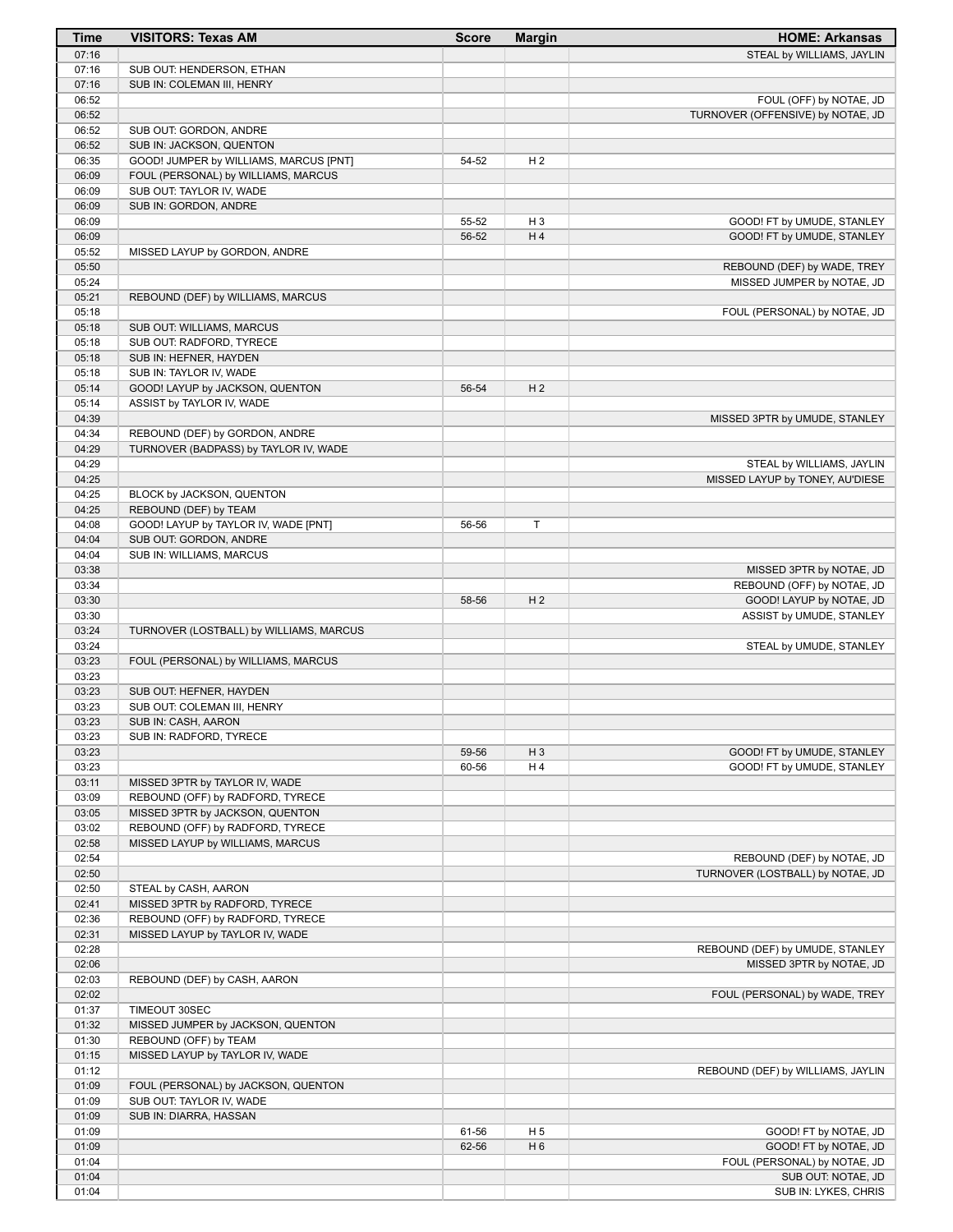| <b>Time</b> | <b>VISITORS: Texas AM</b>              | <b>Score</b> | <b>Margin</b>  | <b>HOME: Arkansas</b>             |
|-------------|----------------------------------------|--------------|----------------|-----------------------------------|
| 01:04       | GOOD! FT by WILLIAMS, MARCUS           | 62-57        | H <sub>5</sub> |                                   |
| 01:04       | GOOD! FT by WILLIAMS, MARCUS           | 62-58        | H4             |                                   |
| 01:04       | SUB OUT: WILLIAMS, MARCUS              |              |                |                                   |
| 01:04       | SUB IN: GORDON, ANDRE                  |              |                |                                   |
| 00:58       | FOUL (PERSONAL) by RADFORD, TYRECE     |              |                |                                   |
| 00:58       |                                        | 63-58        | H <sub>5</sub> | GOOD! FT by LYKES, CHRIS          |
| 00:58       | SUB OUT: GORDON, ANDRE                 |              |                |                                   |
| 00:58       | SUB IN: WILLIAMS, MARCUS               |              |                |                                   |
| 00:58       |                                        | 64-58        | H <sub>6</sub> | GOOD! FT by LYKES, CHRIS          |
| 00:52       |                                        |              |                | FOUL (PERSONAL) by UMUDE, STANLEY |
| 00:52       | GOOD! FT by JACKSON, QUENTON           | 64-59        | H <sub>5</sub> |                                   |
| 00:52       | GOOD! FT by JACKSON, QUENTON           | 64-60        | H4             |                                   |
| 00:52       | GOOD! FT by JACKSON, QUENTON           | 64-61        | $H_3$          |                                   |
| 00:52       | SUB OUT: WILLIAMS, MARCUS              |              |                |                                   |
| 00:52       | SUB IN: GORDON, ANDRE                  |              |                |                                   |
| 00:20       |                                        |              |                | MISSED JUMPER by WILLIAMS, JAYLIN |
| 00:20       | REBOUND (DEF) by TEAM                  |              |                |                                   |
| 00:20       | SUB OUT: GORDON, ANDRE                 |              |                |                                   |
| 00:20       | SUB IN: WILLIAMS, MARCUS               |              |                |                                   |
| 00:17       | <b>TIMEOUT TEAM</b>                    |              |                |                                   |
| 00:17       |                                        |              |                | SUB OUT: LYKES, CHRIS             |
| 00:17       |                                        |              |                | SUB IN: DAVIS, DAVONTE            |
| 00:17       | SUB OUT: CASH, AARON                   |              |                |                                   |
| 00:17       | SUB IN: HENDERSON, ETHAN               |              |                |                                   |
| 00:09       | GOOD! 3PTR by DIARRA, HASSAN           | 64-64        | T              |                                   |
| 00:09       | ASSIST by WILLIAMS, MARCUS             |              |                |                                   |
| 00:01       |                                        |              |                | <b>TIMEOUT TEAM</b>               |
| 00:01       |                                        |              |                | TURNOVER (LOSTBALL) by WADE, TREY |
| 00:01       | TURNOVER (BADPASS) by WILLIAMS, MARCUS |              |                |                                   |
| 00:01       |                                        |              |                | STEAL by WILLIAMS, JAYLIN         |
| 00:01       |                                        |              |                | TIMEOUT 30SEC                     |
| 00:01       |                                        |              |                | SUB OUT: DAVIS, DAVONTE           |
| 00:01       |                                        |              |                | SUB IN: LYKES, CHRIS              |
| 00:01       | SUB OUT: WILLIAMS, MARCUS              |              |                |                                   |
| 00:01       | SUB IN: GORDON, ANDRE                  |              |                |                                   |

# **Texas AM 64, Arkansas 64**

| <b>Points (This Period)</b> | <b>AM</b>      | <b>ARK</b>     |
|-----------------------------|----------------|----------------|
| In the Paint                | 12             | 14             |
| Off Turns                   |                |                |
| 2nd Chance                  |                |                |
| <b>Fast Break</b>           |                |                |
| Bench                       | 19             |                |
| Per Poss                    | 1.061<br>16/33 | 0.969<br>15/32 |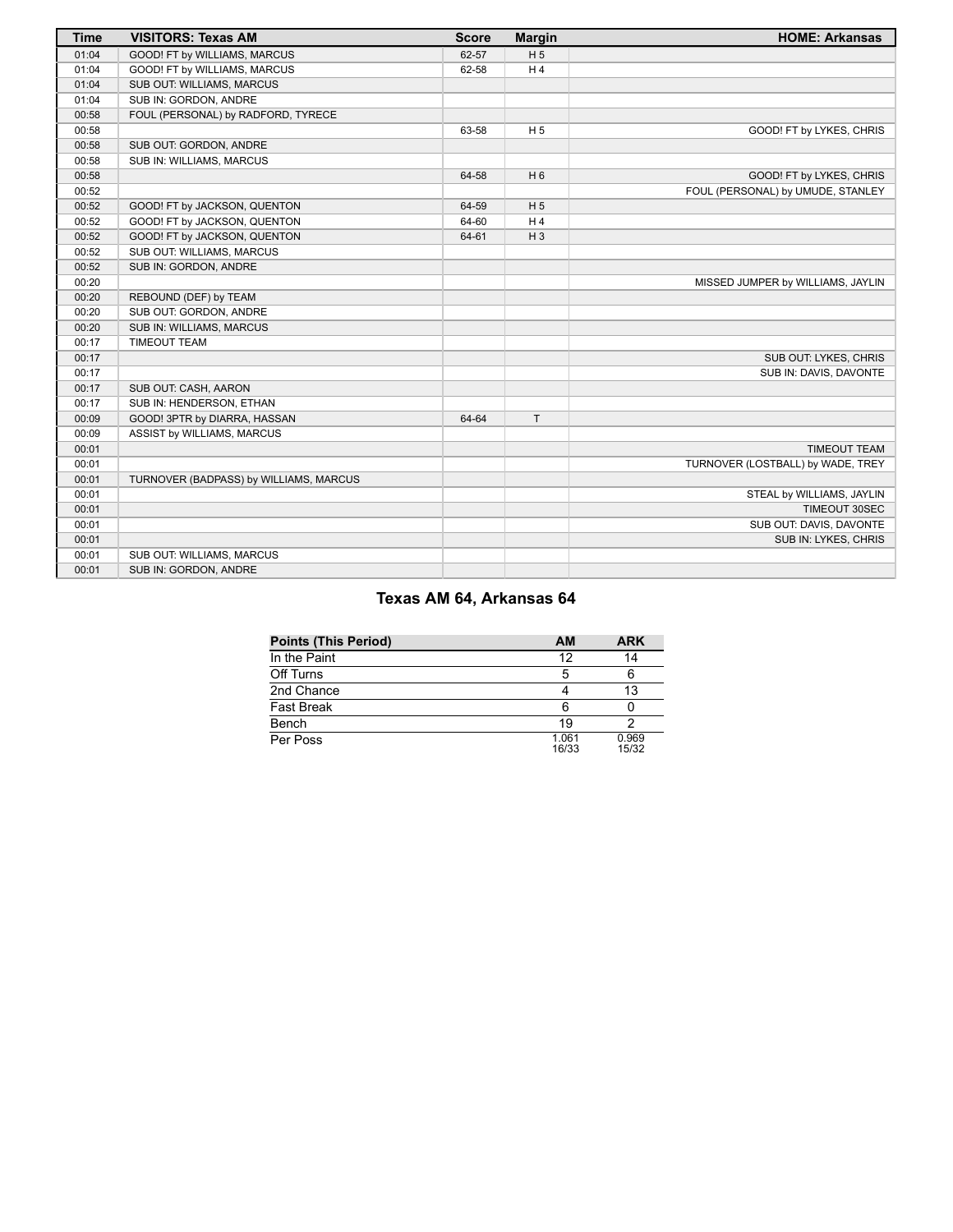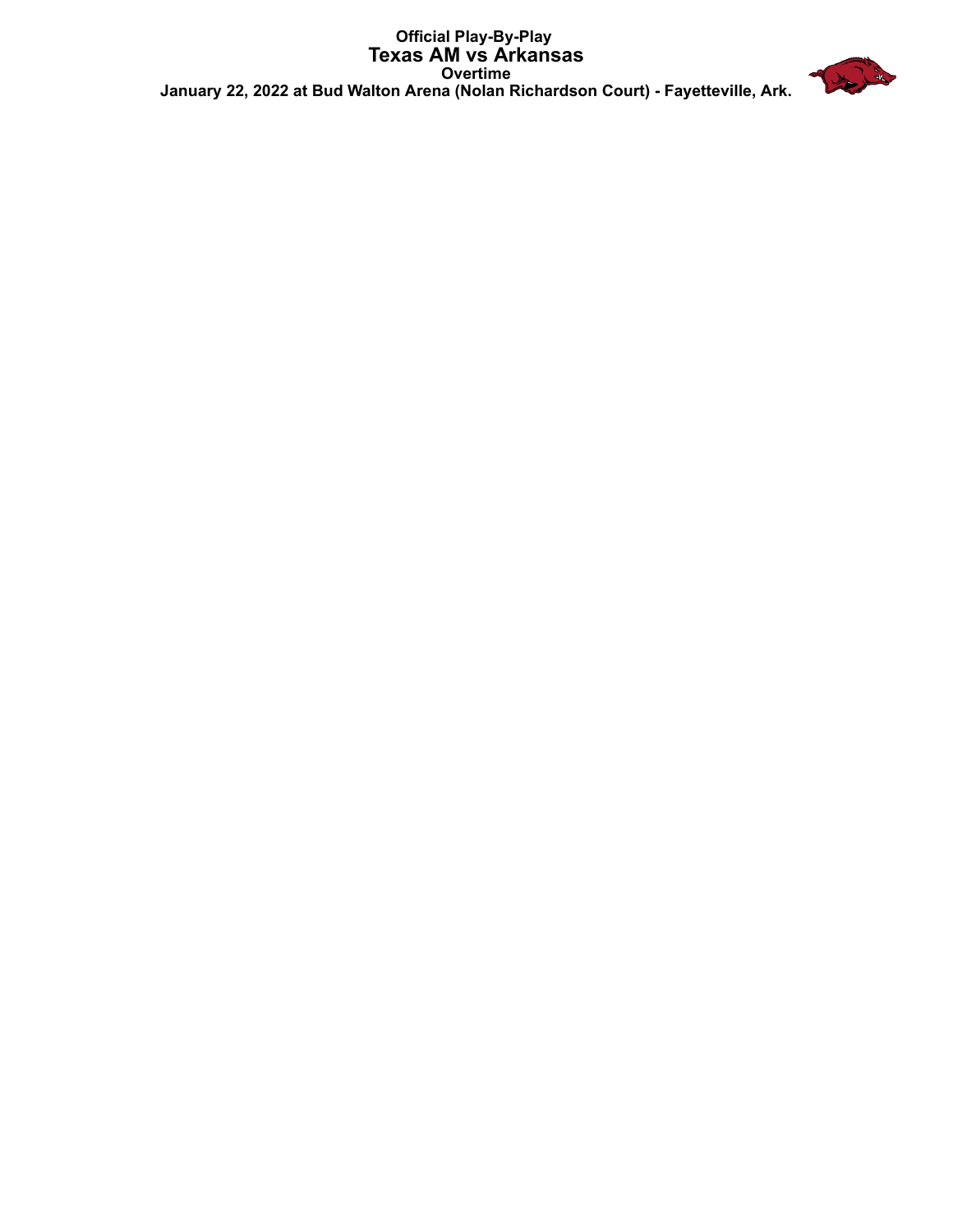| Time           | <b>VISITORS: Texas AM</b>                                   | <b>Score</b>   | <b>Margin</b>       | <b>HOME: Arkansas</b>               |
|----------------|-------------------------------------------------------------|----------------|---------------------|-------------------------------------|
| 05:00          | SUB OUT: GORDON, ANDRE                                      |                |                     |                                     |
| 05:00          | SUB IN: WILLIAMS, MARCUS                                    |                |                     |                                     |
| 04:50          | FOUL (OFF) by DIARRA, HASSAN                                |                |                     |                                     |
| 04:50          | TURNOVER (OFFENSIVE) by DIARRA, HASSAN                      |                |                     |                                     |
| 04:21          |                                                             |                |                     | TURNOVER (BADPASS) by LYKES, CHRIS  |
| 04:21          | STEAL by RADFORD, TYRECE                                    |                |                     |                                     |
| 04:16          | GOOD! LAYUP by JACKSON, QUENTON [FB]                        | 64-66          | V <sub>2</sub>      |                                     |
| 04:16          | ASSIST by RADFORD, TYRECE                                   |                |                     |                                     |
| 03:55<br>03:55 | STEAL by DIARRA, HASSAN                                     |                |                     | TURNOVER (LOSTBALL) by LYKES, CHRIS |
| 03:42          | MISSED LAYUP by WILLIAMS, MARCUS                            |                |                     |                                     |
| 03:39          |                                                             |                |                     | REBOUND (DEF) by WILLIAMS, JAYLIN   |
| 03:31          |                                                             |                |                     | MISSED LAYUP by LYKES, CHRIS        |
| 03:31          |                                                             |                |                     | REBOUND (OFF) by TEAM               |
| 03:31          |                                                             |                |                     | SUB OUT: LYKES, CHRIS               |
| 03:31          |                                                             |                |                     | SUB IN: DAVIS, DAVONTE              |
| 03:31          | SUB OUT: DIARRA, HASSAN                                     |                |                     |                                     |
| 03:31          | SUB IN: COLEMAN III, HENRY                                  |                |                     |                                     |
| 03:21          | FOUL (PERSONAL) by JACKSON, QUENTON                         |                |                     |                                     |
| 03:21          |                                                             | 65-66          | V <sub>1</sub>      | GOOD! FT by TONEY, AU'DIESE         |
| 03:21          |                                                             |                |                     | SUB OUT: WADE, TREY                 |
| 03:21          |                                                             |                |                     | SUB IN: LYKES, CHRIS                |
| 03:21          | SUB OUT: COLEMAN III, HENRY                                 |                |                     |                                     |
| 03:21          | SUB IN: DIARRA, HASSAN                                      |                |                     |                                     |
| 03:21<br>03:00 | GOOD! LAYUP by DIARRA, HASSAN                               | 66-66<br>66-68 | T<br>V <sub>2</sub> | GOOD! FT by TONEY, AU'DIESE         |
| 02:31          |                                                             | 68-68          | T                   | GOOD! LAYUP by DAVIS, DAVONTE       |
| 02:31          | FOUL (PERSONAL) by JACKSON, QUENTON                         |                |                     |                                     |
| 02:31          | SUB OUT: JACKSON, QUENTON                                   |                |                     |                                     |
| 02:31          | SUB IN: TAYLOR IV, WADE                                     |                |                     |                                     |
| 02:31          |                                                             | 69-68          | H <sub>1</sub>      | GOOD! FT by DAVIS, DAVONTE          |
| 02:19          | MISSED 3PTR by WILLIAMS, MARCUS                             |                |                     |                                     |
| 02:15          |                                                             |                |                     | REBOUND (DEF) by TONEY, AU'DIESE    |
| 02:04          |                                                             | 71-68          | $H_3$               | GOOD! DUNK by WILLIAMS, JAYLIN      |
| 02:04          |                                                             |                |                     | ASSIST by LYKES, CHRIS              |
| 01:49          | MISSED 3PTR by TAYLOR IV, WADE                              |                |                     |                                     |
| 01:44          |                                                             |                |                     | REBOUND (DEF) by LYKES, CHRIS       |
| 01:43          |                                                             |                |                     | SUB OUT: WILLIAMS, JAYLIN           |
| 01:43          |                                                             |                |                     | SUB IN: WADE, TREY                  |
| 01:43          | SUB OUT: HENDERSON, ETHAN                                   |                |                     |                                     |
| 01:43<br>01:24 | SUB IN: CASH, AARON<br>FOUL (PERSONAL) by CASH, AARON       |                |                     |                                     |
| 01:24          |                                                             |                |                     | MISSED FT by LYKES, CHRIS           |
| 01:24          |                                                             |                |                     | REBOUND (OFF) by TEAM               |
| 01:24          |                                                             |                |                     | SUB OUT: WADE, TREY                 |
| 01:24          |                                                             |                |                     | SUB IN: WILLIAMS, JAYLIN            |
| 01:24          |                                                             |                |                     | MISSED FT by LYKES, CHRIS           |
| 01:23          | REBOUND (DEF) by RADFORD, TYRECE                            |                |                     |                                     |
| 01:15          | TURNOVER (LOSTBALL) by WILLIAMS, MARCUS                     |                |                     |                                     |
| 01:15          |                                                             |                |                     | STEAL by DAVIS, DAVONTE             |
| 01:11          | FOUL (PERSONAL) by TAYLOR IV, WADE                          |                |                     |                                     |
| 01:11          |                                                             | 72-68          | H4                  | GOOD! FT by DAVIS, DAVONTE [FB]     |
| 01:11          |                                                             |                |                     | MISSED FT by DAVIS, DAVONTE         |
| 01:10          | REBOUND (DEF) by RADFORD, TYRECE                            |                |                     |                                     |
| 01:01          | MISSED LAYUP by DIARRA, HASSAN                              |                |                     |                                     |
| 00:57          |                                                             |                |                     | REBOUND (DEF) by UMUDE, STANLEY     |
| 00:47          |                                                             |                |                     | TURNOVER (10SEC) by TEAM            |
| 00:42<br>00:42 | GOOD! 3PTR by TAYLOR IV, WADE<br>ASSIST by WILLIAMS, MARCUS | 72-71          | H <sub>1</sub>      |                                     |
| 00:13          |                                                             | 74-71          | $H_3$               | GOOD! JUMPER by WILLIAMS, JAYLIN    |
| 00:13          |                                                             |                |                     | ASSIST by LYKES, CHRIS              |
| 00:07          | TIMEOUT 30SEC                                               |                |                     |                                     |
| 00:07          |                                                             |                |                     | SUB OUT: LYKES, CHRIS               |
| 00:07          |                                                             |                |                     | SUB IN: WADE, TREY                  |
| 00:07          | SUB OUT: CASH, AARON                                        |                |                     |                                     |
| 00:07          | SUB IN: HENDERSON, ETHAN                                    |                |                     |                                     |
| 00:05          |                                                             |                |                     | FOUL (PERSONAL) by DAVIS, DAVONTE   |
| 00:05          | GOOD! FT by TAYLOR IV, WADE                                 | 74-72          | H <sub>2</sub>      |                                     |
| 00:05          | SUB OUT: HENDERSON, ETHAN                                   |                |                     |                                     |
| 00:05          | SUB IN: CASH, AARON                                         |                |                     |                                     |
| 00:05          | GOOD! FT by TAYLOR IV, WADE                                 | 74-73          | H <sub>1</sub>      |                                     |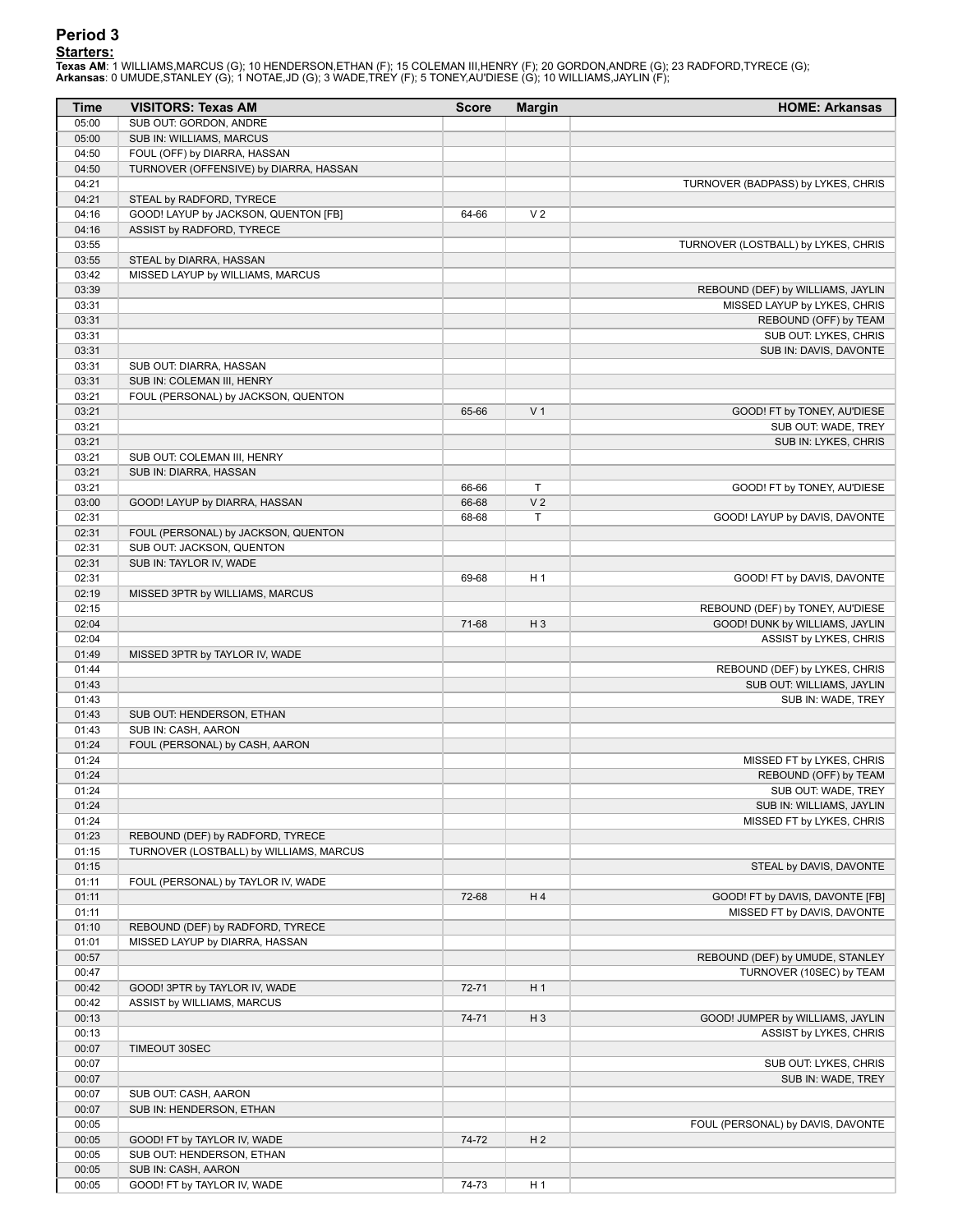| Time  | <b>VISITORS: Texas AM</b> | <b>Score</b> | <b>Margin</b> | <b>HOME: Arkansas</b>             |
|-------|---------------------------|--------------|---------------|-----------------------------------|
| 00:05 |                           |              |               | TIMEOUT 30SEC                     |
| 00:05 |                           |              |               | SUB OUT: WADE, TREY               |
| 00:05 |                           |              |               | SUB IN: LYKES, CHRIS              |
| 00:05 | SUB OUT: TAYLOR IV. WADE  |              |               |                                   |
| 00:05 | SUB IN: GORDON, ANDRE     |              |               |                                   |
| 00:05 |                           |              |               | TIMEOUT 30SEC                     |
| 00:01 |                           | 76-73        | $H_3$         | GOOD! DUNK by UMUDE, STANLEY [FB] |
| 00:01 |                           |              |               | ASSIST by DAVIS, DAVONTE          |

# **Texas AM 73, Arkansas 76**

| <b>Points (This Period)</b> | <b>AM</b>     | <b>ARK</b>    |
|-----------------------------|---------------|---------------|
| In the Paint                |               |               |
| Off Turns                   |               |               |
| 2nd Chance                  |               |               |
| <b>Fast Break</b>           |               |               |
| Bench                       |               |               |
| Per Poss                    | 0.900<br>4/10 | 1.200<br>6/10 |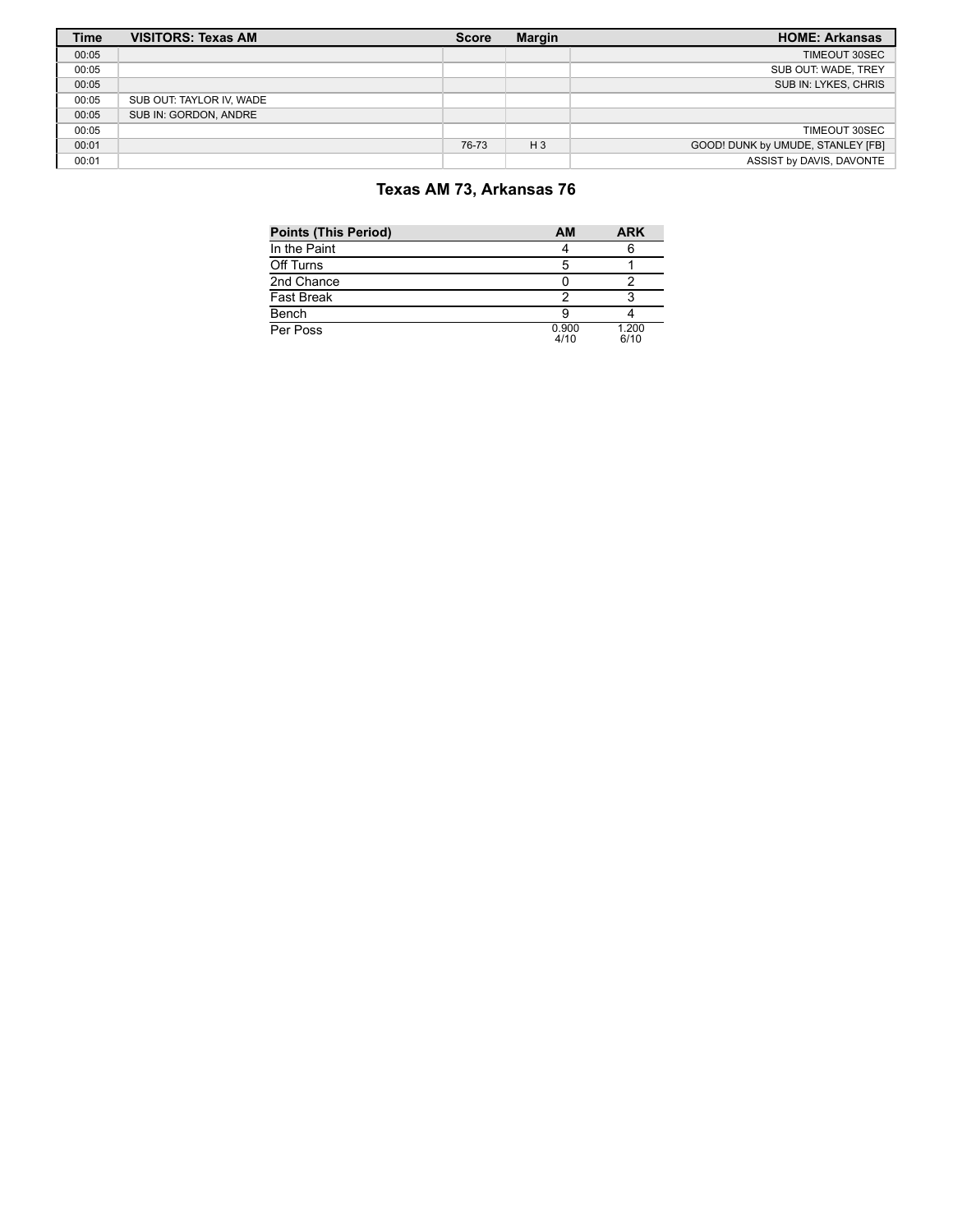### **Official Scoring/Possession Reference Chart Texas AM vs Arkansas Period 1 January 22, 2022 at Bud Walton Arena (Nolan Richardson Court) - Fayetteville, Ark.**



**Period 1**

<mark>Startersː</mark><br>Texas AM: 1 WILLIAMS,MARCUS (G); 10 HENDERSON,ETHAN (F); 15 COLEMAN III,HENRY (F); 20 GORDON,ANDRE (G); 23 RADFORD,TYRECE (G);<br>Arkansas: 0 UMUDE,STANLEY (G); 1 NOTAE,JD (G); 3 WADE,TREY (F); 5 TONEY,AU'DIESE (G

| <b>Time</b> | <b>VISITORS: Texas AM</b>               | <b>Score</b> | <b>Margin</b>  | <b>HOME: Arkansas</b>                 |
|-------------|-----------------------------------------|--------------|----------------|---------------------------------------|
| 19:45       |                                         | $2 - 0$      | H <sub>2</sub> | GOOD! JUMPER by TONEY, AU'DIESE [PNT] |
| 18:28       |                                         | $5-0$        | H <sub>5</sub> | GOOD! 3PTR by WADE, TREY              |
| 17:29       | GOOD! FT by COLEMAN III, HENRY          | $5 - 1$      | H4             |                                       |
| 17:29       | GOOD! FT by COLEMAN III, HENRY          | $5-2$        | H <sub>3</sub> |                                       |
| 16:45       |                                         | $8 - 2$      | H <sub>6</sub> | GOOD! 3PTR by NOTAE, JD               |
| 15:47       |                                         | $10-2$       | H8             | GOOD! JUMPER by UMUDE, STANLEY        |
| 15:28       | GOOD! JUMPER by TAYLOR IV, WADE         | $10 - 4$     | H 6            |                                       |
| 15:07       |                                         | $13 - 4$     | H9             | GOOD! 3PTR by UMUDE, STANLEY          |
| 13:56       |                                         | $16 - 4$     | H 12           | GOOD! 3PTR by NOTAE, JD               |
| 13:00       |                                         | $18-4$       | H 14           | GOOD! JUMPER by UMUDE, STANLEY        |
| 11:32       |                                         | $20 - 4$     | H 16           | GOOD! DUNK by TONEY, AU'DIESE         |
| 11:15       | GOOD! 3PTR by TAYLOR IV, WADE           | $20 - 7$     | H 13           |                                       |
| 10:44       | GOOD! 3PTR by TAYLOR IV, WADE           | $20 - 10$    | H 10           |                                       |
| 09:27       |                                         | $23 - 10$    | H 13           | GOOD! 3PTR by LYKES, CHRIS            |
| 09:16       | GOOD! FT by JACKSON, QUENTON            | $23 - 11$    | H 12           |                                       |
| 09:16       | GOOD! FT by JACKSON, QUENTON            | 23-12        | H 11           |                                       |
| 08:19       | GOOD! 3PTR by TAYLOR IV, WADE           | $23 - 15$    | H <sub>8</sub> |                                       |
| 07:16       |                                         | $26 - 15$    | H 11           | GOOD! 3PTR by WILLIAMS, JAYLIN        |
| 06:58       | GOOD! LAYUP by COLEMAN III, HENRY       | 26-17        | H 9            |                                       |
| 06:27       | GOOD! FT by JACKSON, QUENTON [FB]       | $26-18$      | H <sub>8</sub> |                                       |
| 06:27       | GOOD! FT by JACKSON, QUENTON [FB]       | 26-19        | H 7            |                                       |
| 06:01       |                                         | 28-19        | H9             | GOOD! JUMPER by WILLIAMS, JAYLIN      |
| 05:23       |                                         | 29-19        | H 10           | GOOD! FT by WADE, TREY                |
| 05:23       |                                         | $30 - 19$    | H 11           | GOOD! FT by WADE, TREY                |
| 03:18       | GOOD! LAYUP by CASH, AARON [FB/PNT]     | $30 - 21$    | H 9            |                                       |
| 02:34       |                                         | $32 - 21$    | H 11           | GOOD! DUNK by TONEY, AU'DIESE         |
| 02:13       | GOOD! LAYUP by RADFORD, TYRECE          | 32-23        | H 9            |                                       |
| 01:08       | GOOD! JUMPER by WILLIAMS, MARCUS        | 32-25        | H 7            |                                       |
| 00:59       |                                         | 33-25        | H 8            | GOOD! FT by LYKES, CHRIS              |
| 00:36       | GOOD! FT by RADFORD, TYRECE [FB]        | 33-26        | H 7            |                                       |
| 00:36       | GOOD! FT by RADFORD, TYRECE [FB]        | 33-27        | H <sub>6</sub> |                                       |
| 00:12       | GOOD! LAYUP by TAYLOR IV, WADE [FB/PNT] | 33-29        | H4             |                                       |

**Texas AM 29, Arkansas 33**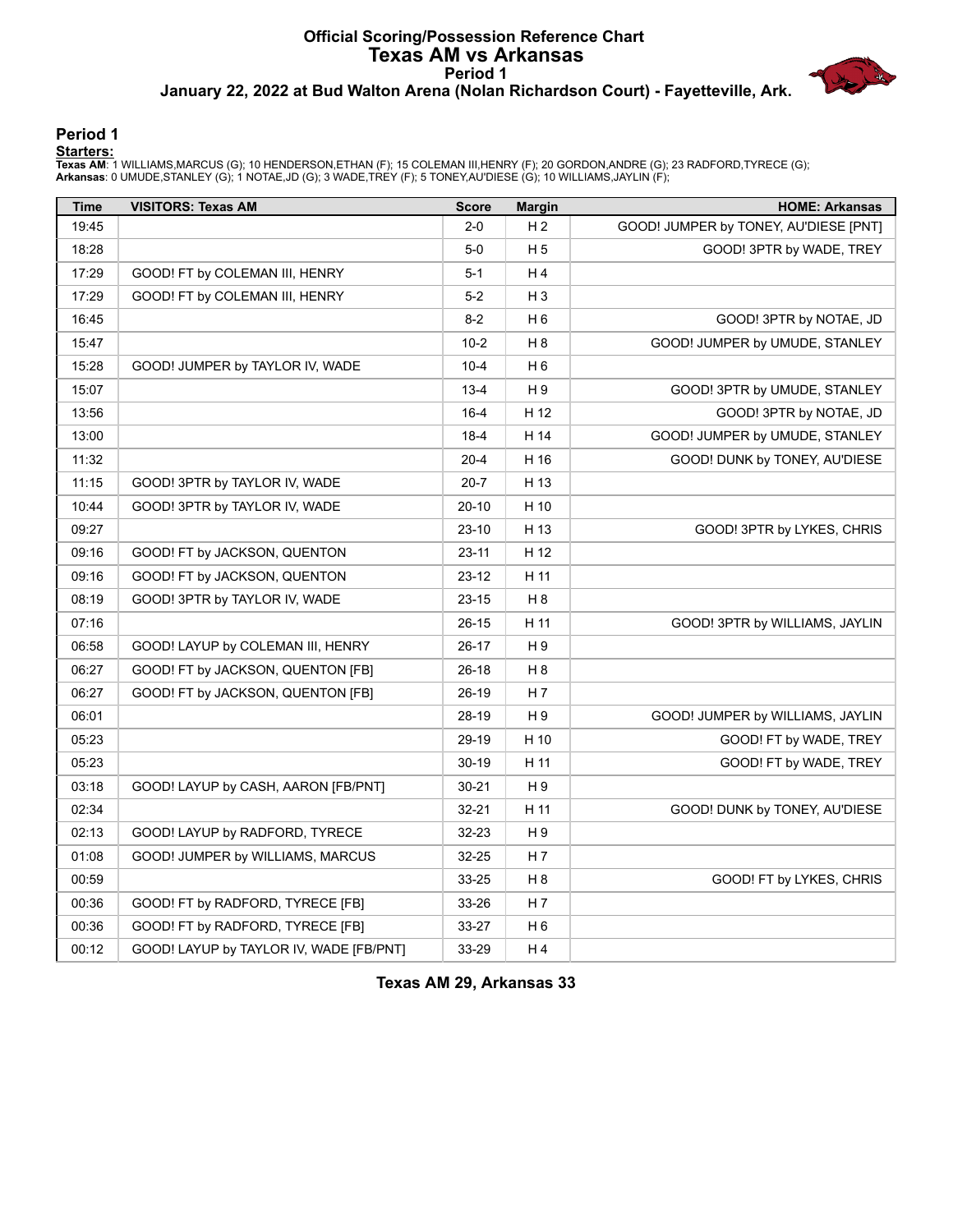#### **Official Scoring/Possession Reference Chart Texas AM vs Arkansas Period 2 January 22, 2022 at Bud Walton Arena (Nolan Richardson Court) - Fayetteville, Ark.**



**Period 2**

| <b>Time</b> | <b>VISITORS: Texas AM</b>              | <b>Score</b> | <b>Margin</b>  | <b>HOME: Arkansas</b>           |
|-------------|----------------------------------------|--------------|----------------|---------------------------------|
| 19:08       | GOOD! LAYUP by COLEMAN III, HENRY      | 33-31        | H <sub>2</sub> |                                 |
| 17:47       |                                        | 35-31        | H4             | GOOD! LAYUP by UMUDE, STANLEY   |
| 17:18       |                                        | 38-31        | H <sub>7</sub> | GOOD! 3PTR by WADE, TREY        |
| 16:38       | GOOD! 3PTR by WILLIAMS, MARCUS         | 38-34        | H4             |                                 |
| 15:42       | GOOD! 3PTR by RADFORD, TYRECE [FB]     | 38-37        | H <sub>1</sub> |                                 |
| 15:15       |                                        | 39-37        | H <sub>2</sub> | GOOD! FT by TONEY, AU'DIESE     |
| 15:15       |                                        | 40-37        | $H_3$          | GOOD! FT by TONEY, AU'DIESE     |
| 14:48       | GOOD! JUMPER by JACKSON, QUENTON       | 40-39        | H <sub>1</sub> |                                 |
| 14:23       |                                        | 42-39        | $H_3$          | GOOD! JUMPER by NOTAE, JD [PNT] |
| 13:42       |                                        | 43-39        | H4             | GOOD! FT by WILLIAMS, JAYLIN    |
| 13:42       |                                        | 44-39        | H <sub>5</sub> | GOOD! FT by WILLIAMS, JAYLIN    |
| 13:08       |                                        | 46-39        | H <sub>7</sub> | GOOD! LAYUP by NOTAE, JD [PNT]  |
| 12:50       | GOOD! FT by CASH, AARON                | 46-40        | H <sub>6</sub> |                                 |
| 12:50       | GOOD! FT by CASH, AARON                | 46-41        | H <sub>5</sub> |                                 |
| 12:16       |                                        | 48-41        | H 7            | GOOD! LAYUP by TONEY, AU'DIESE  |
| 11:19       |                                        | $50 - 41$    | H <sub>9</sub> | GOOD! LAYUP by NOTAE, JD [PNT]  |
| 11:19       |                                        | $51 - 41$    | H 10           | GOOD! FT by NOTAE, JD           |
| 10:43       | GOOD! DUNK by HENDERSON, ETHAN         | 51-43        | H <sub>8</sub> |                                 |
| 10:12       | GOOD! 3PTR by TAYLOR IV, WADE [FB]     | 51-46        | H <sub>5</sub> |                                 |
| 08:39       | GOOD! LAYUP by RADFORD, TYRECE [PNT]   | 51-48        | $H_3$          |                                 |
| 07:46       | GOOD! FT by TAYLOR IV, WADE            | 51-49        | H <sub>2</sub> |                                 |
| 07:46       | GOOD! FT by TAYLOR IV, WADE            | 51-50        | H <sub>1</sub> |                                 |
| 07:26       |                                        | 53-50        | $H_3$          | GOOD! LAYUP by WILLIAMS, JAYLIN |
| 07:26       |                                        | 54-50        | H4             | GOOD! FT by WILLIAMS, JAYLIN    |
| 06:35       | GOOD! JUMPER by WILLIAMS, MARCUS [PNT] | 54-52        | H <sub>2</sub> |                                 |
| 06:09       |                                        | 55-52        | $H_3$          | GOOD! FT by UMUDE, STANLEY      |
| 06:09       |                                        | 56-52        | H4             | GOOD! FT by UMUDE, STANLEY      |
| 05:14       | GOOD! LAYUP by JACKSON, QUENTON        | 56-54        | H <sub>2</sub> |                                 |
| 04:08       | GOOD! LAYUP by TAYLOR IV, WADE [PNT]   | 56-56        | T              |                                 |
| 03:30       |                                        | 58-56        | H <sub>2</sub> | GOOD! LAYUP by NOTAE, JD        |
| 03:23       |                                        | 59-56        | $H_3$          | GOOD! FT by UMUDE, STANLEY      |
| 03:23       |                                        | 60-56        | H 4            | GOOD! FT by UMUDE, STANLEY      |
| 01:09       |                                        | 61-56        | H <sub>5</sub> | GOOD! FT by NOTAE, JD           |
| 01:09       |                                        | 62-56        | H <sub>6</sub> | GOOD! FT by NOTAE, JD           |
| 01:04       | GOOD! FT by WILLIAMS, MARCUS           | 62-57        | H <sub>5</sub> |                                 |
| 01:04       | GOOD! FT by WILLIAMS, MARCUS           | 62-58        | H 4            |                                 |
| 00:58       |                                        | 63-58        | H <sub>5</sub> | GOOD! FT by LYKES, CHRIS        |
| 00:58       |                                        | 64-58        | H <sub>6</sub> | GOOD! FT by LYKES, CHRIS        |
| 00:52       | GOOD! FT by JACKSON, QUENTON           | 64-59        | H <sub>5</sub> |                                 |
| 00:52       | GOOD! FT by JACKSON, QUENTON           | 64-60        | H 4            |                                 |
| 00:52       | GOOD! FT by JACKSON, QUENTON           | 64-61        | H <sub>3</sub> |                                 |
| 00:09       | GOOD! 3PTR by DIARRA, HASSAN           | 64-64        | T              |                                 |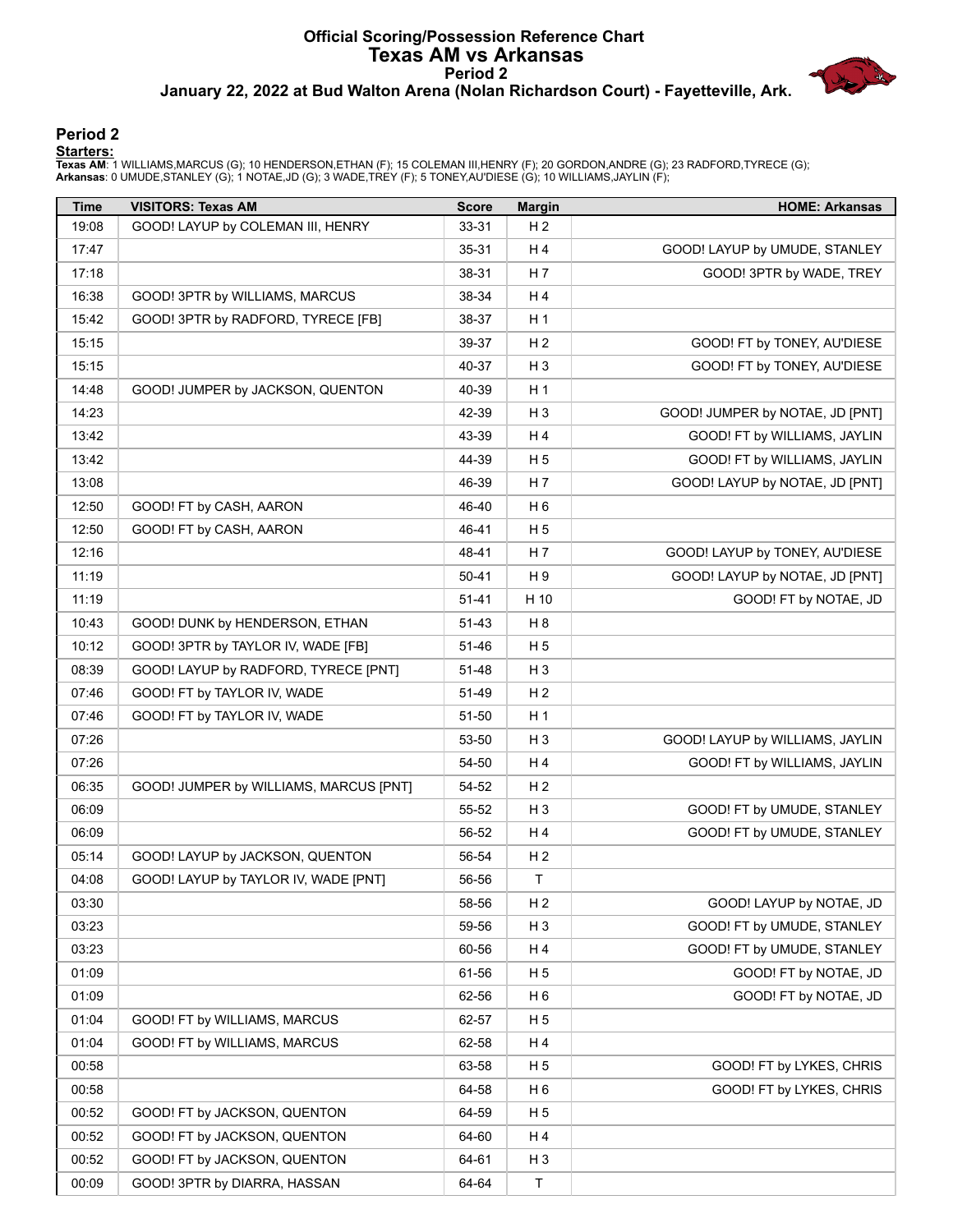**Texas AM 64, Arkansas 64**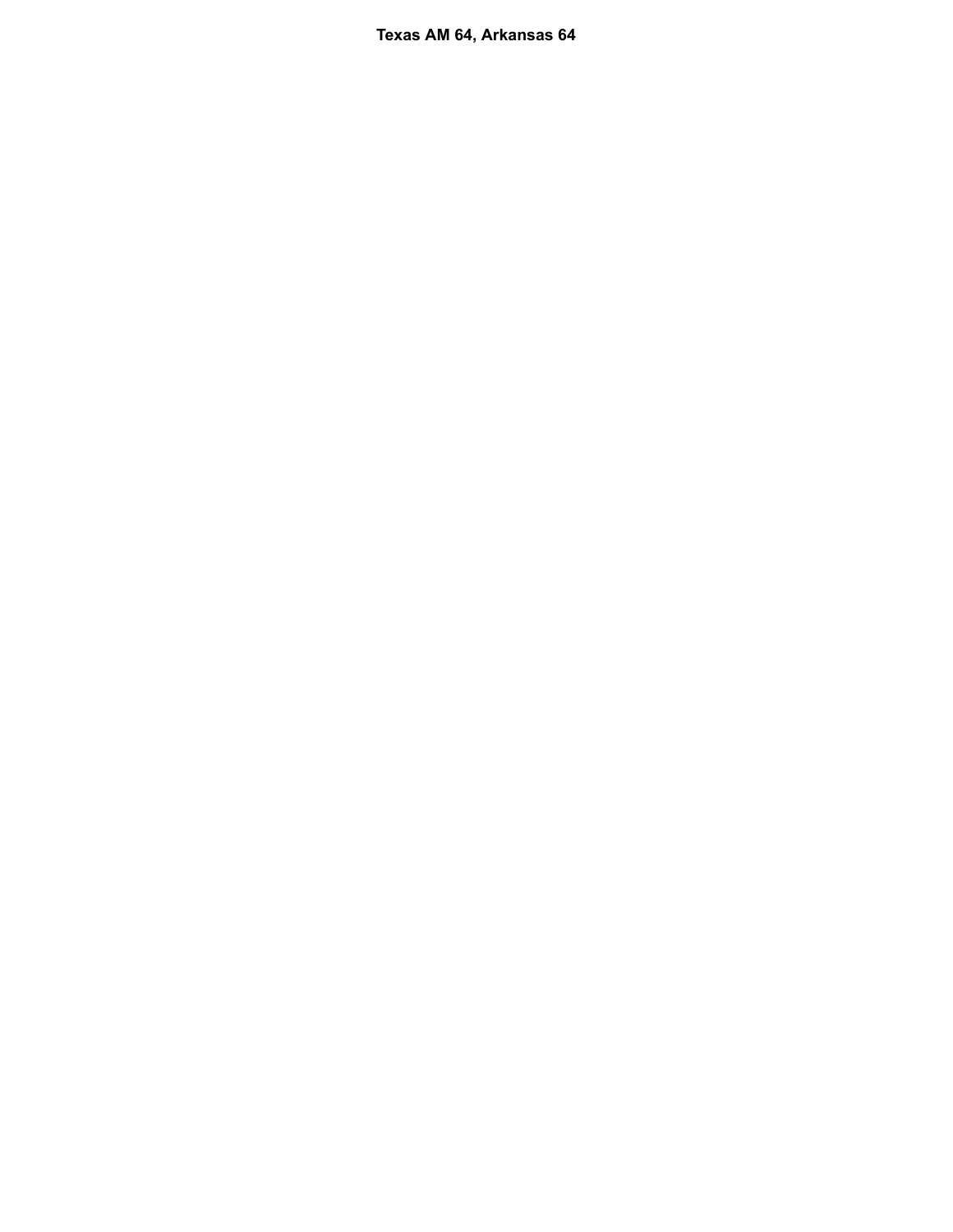### **Official Scoring/Possession Reference Chart Texas AM vs Arkansas Period 3 January 22, 2022 at Bud Walton Arena (Nolan Richardson Court) - Fayetteville, Ark.**



**Period 3**

<mark>Startersː</mark><br>Texas AM: 1 WILLIAMS,MARCUS (G); 10 HENDERSON,ETHAN (F); 15 COLEMAN III,HENRY (F); 20 GORDON,ANDRE (G); 23 RADFORD,TYRECE (G);<br>Arkansas: 0 UMUDE,STANLEY (G); 1 NOTAE,JD (G); 3 WADE,TREY (F); 5 TONEY,AU'DIESE (G

| Time  | <b>VISITORS: Texas AM</b>            | <b>Score</b> | <b>Margin</b>  | <b>HOME: Arkansas</b>             |
|-------|--------------------------------------|--------------|----------------|-----------------------------------|
| 04:16 | GOOD! LAYUP by JACKSON, QUENTON [FB] | 64-66        | V <sub>2</sub> |                                   |
| 03:21 |                                      | 65-66        | V <sub>1</sub> | GOOD! FT by TONEY, AU'DIESE       |
| 03:21 |                                      | 66-66        | т              | GOOD! FT by TONEY, AU'DIESE       |
| 03:00 | GOOD! LAYUP by DIARRA, HASSAN        | 66-68        | V <sub>2</sub> |                                   |
| 02:31 |                                      | 68-68        | $\mathsf{T}$   | GOOD! LAYUP by DAVIS, DAVONTE     |
| 02:31 |                                      | 69-68        | H <sub>1</sub> | GOOD! FT by DAVIS, DAVONTE        |
| 02:04 |                                      | 71-68        | $H_3$          | GOOD! DUNK by WILLIAMS, JAYLIN    |
| 01:11 |                                      | 72-68        | H <sub>4</sub> | GOOD! FT by DAVIS, DAVONTE [FB]   |
| 00:42 | GOOD! 3PTR by TAYLOR IV, WADE        | $72 - 71$    | H <sub>1</sub> |                                   |
| 00:13 |                                      | 74-71        | $H_3$          | GOOD! JUMPER by WILLIAMS, JAYLIN  |
| 00:05 | GOOD! FT by TAYLOR IV, WADE          | 74-72        | H <sub>2</sub> |                                   |
| 00:05 | GOOD! FT by TAYLOR IV, WADE          | 74-73        | H <sub>1</sub> |                                   |
| 00:01 |                                      | 76-73        | $H_3$          | GOOD! DUNK by UMUDE, STANLEY [FB] |

**Texas AM 73, Arkansas 76**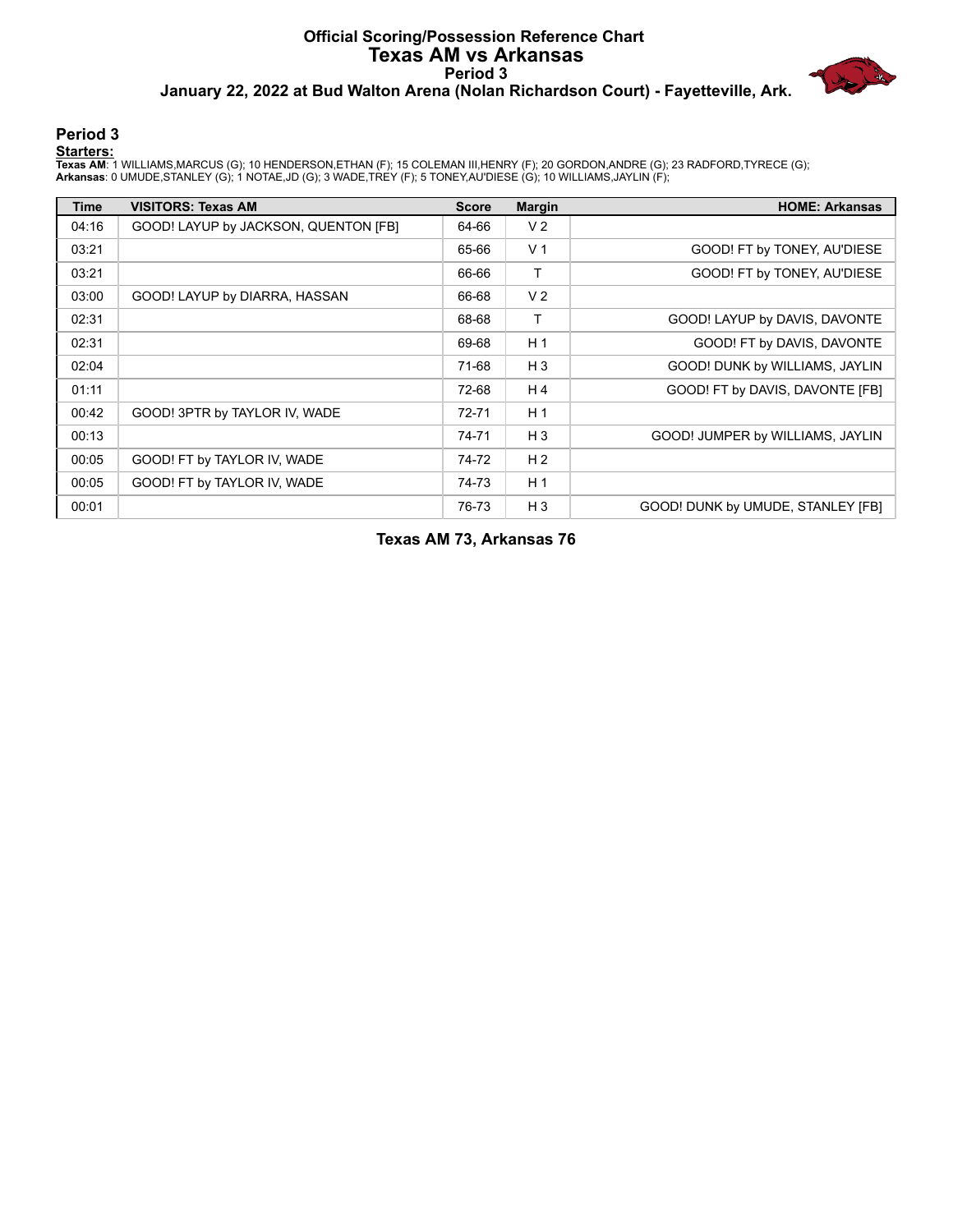#### **Official Substitutions Log Texas AM vs Arkansas Period 1 January 22, 2022 at Bud Walton Arena (Nolan Richardson Court) - Fayetteville, Ark.**



| <b>VISITORS: Texas AM</b>      | <b>Time</b> | <b>Score</b> | <b>HOME: Arkansas</b>     |
|--------------------------------|-------------|--------------|---------------------------|
| 1 WILLIAMS, MARCUS             |             |              | 0 UMUDE.STANLEY           |
| 10 HENDERSON, ETHAN            |             |              | 1 NOTAE, JD               |
| 15 COLEMAN III, HENRY          |             |              | 3 WADE, TREY              |
| 20 GORDON, ANDRE               |             |              | 5 TONEY, AU'DIESE         |
| 23 RADFORD, TYRECE             |             |              | 10 WILLIAMS, JAYLIN       |
| SUB OUT: 1 WILLIAMS, MARCUS    | 16:23       | $2 - 8$      |                           |
| SUB IN: 4 TAYLOR IV, WADE      | 16:23       |              |                           |
| SUB OUT: 10 HENDERSON, ETHAN   | 15:56       | $2 - 8$      |                           |
| SUB IN: 0 CASH, AARON          | 15:56       |              |                           |
|                                | 13:52       | $4 - 16$     | SUB OUT: WILLIAMS, JAYLIN |
|                                | 13:52       |              | SUB IN: DAVIS, DAVONTE    |
| SUB OUT: 20 GORDON, ANDRE      | 13:52       |              |                           |
| SUB OUT: 23 RADFORD, TYRECE    | 13:52       |              |                           |
| SUB IN: 3 JACKSON, QUENTON     | 13:52       |              |                           |
| SUB IN: 5 DIARRA, HASSAN       | 13:52       |              |                           |
|                                | 12:11       | $4 - 18$     | SUB OUT: UMUDE, STANLEY   |
|                                | 12:11       |              | SUB OUT: NOTAE, JD        |
|                                | 12:11       |              | SUB IN: WILLIAMS, JAYLIN  |
|                                | 12:11       |              | SUB IN: LYKES, CHRIS      |
| SUB OUT: 15 COLEMAN III, HENRY | 12:11       |              |                           |
| SUB IN: 35 OBASEKI, MANNY      | 12:11       |              |                           |
| SUB OUT: 0 CASH, AARON         | 12:11       |              |                           |
| SUB IN: 31 BROWN, JAVONTE      | 12:11       |              |                           |
|                                | 10:52       | $7 - 20$     | SUB OUT: WADE, TREY       |
|                                | 10:52       |              | SUB IN: UMUDE, STANLEY    |
|                                | 10:20       | $10 - 20$    | SUB OUT: TONEY, AU'DIESE  |
|                                | 10:20       |              | SUB IN: NOTAE, JD         |
| SUB OUT: 31 BROWN, JAVONTE     | 09:55       | $10 - 20$    |                           |
| SUB IN: 0 CASH, AARON          | 09:55       |              |                           |
| SUB OUT: 35 OBASEKI, MANNY     | 09:16       | $11 - 23$    |                           |
| SUB IN: 23 RADFORD, TYRECE     | 09:16       |              |                           |
|                                | 08:00       | $15 - 23$    | SUB OUT: DAVIS, DAVONTE   |
|                                | 08:00       |              | SUB OUT: LYKES, CHRIS     |
|                                | 08:00       |              | SUB IN: WADE, TREY        |
|                                | 08:00       |              | SUB IN: TONEY, AU'DIESE   |
| SUB OUT: 0 CASH, AARON         | 08:00       |              |                           |
| SUB OUT: 5 DIARRA, HASSAN      | 08:00       |              |                           |
| SUB IN: 10 HENDERSON, ETHAN    | 08:00       |              |                           |
| SUB IN: 15 COLEMAN III, HENRY  | 08:00       |              |                           |
|                                | 06:27       | 18-26        | SUB OUT: NOTAE, JD        |
|                                | 06:27       |              | SUB IN: DAVIS, DAVONTE    |
| SUB OUT: 4 TAYLOR IV, WADE     | 06:27       |              |                           |
| SUB IN: 1 WILLIAMS, MARCUS     | 06:27       |              |                           |
| SUB OUT: 10 HENDERSON, ETHAN   | 05:23       | 19-28        |                           |
| SUB OUT: 15 COLEMAN III, HENRY | 05:23       |              |                           |
| SUB IN: 0 CASH, AARON          | 05:23       |              |                           |
| SUB IN: 35 OBASEKI, MANNY      | 05:23       |              |                           |
| SUB OUT: 3 JACKSON, QUENTON    | 04:30       | 19-30        |                           |
| SUB IN: 20 GORDON, ANDRE       | 04:30       |              |                           |
|                                | 01:21       | 23-32        | SUB OUT: DAVIS, DAVONTE   |
|                                | 01:21       |              | SUB IN: LYKES, CHRIS      |
| SUB OUT: 20 GORDON, ANDRE      | 01:21       |              |                           |
| SUB OUT: 35 OBASEKI, MANNY     | 01:21       |              |                           |
| SUB IN: 3 JACKSON, QUENTON     | 01:21       |              |                           |
| SUB IN: 4 TAYLOR IV, WADE      | 01:21       |              |                           |
| SUB OUT: 1 WILLIAMS, MARCUS    | 00:59       | 25-32        |                           |
| SUB IN: 2 HEFNER, HAYDEN       | 00:59       |              |                           |
|                                | 00:36       | 26-33        | SUB OUT: WILLIAMS, JAYLIN |
|                                | 00:36       |              | SUB IN: JOHNSON, KAMANI   |
|                                |             |              |                           |

**Texas AM 29, Arkansas 33**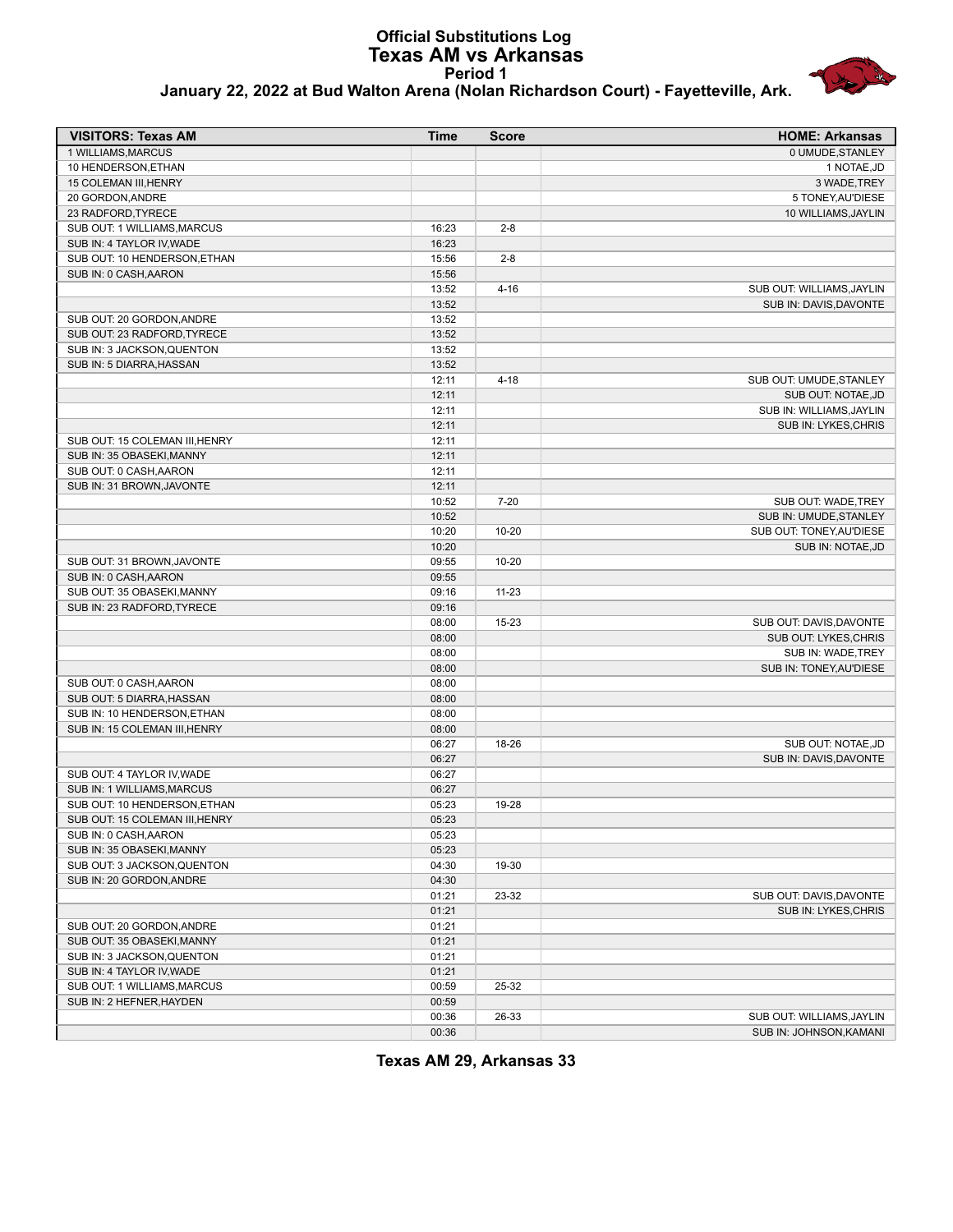#### **Official Substitutions Log Texas AM vs Arkansas Period 2 January 22, 2022 at Bud Walton Arena (Nolan Richardson Court) - Fayetteville, Ark.**



| <b>VISITORS: Texas AM</b>                                  | <b>Time</b>    | <b>Score</b>             | <b>HOME: Arkansas</b>    |
|------------------------------------------------------------|----------------|--------------------------|--------------------------|
| 1 WILLIAMS, MARCUS                                         |                |                          | 0 UMUDE, STANLEY         |
| 10 HENDERSON, ETHAN                                        |                |                          | 1 NOTAE, JD              |
| 15 COLEMAN III, HENRY                                      |                |                          | 3 WADE, TREY             |
| 20 GORDON, ANDRE                                           |                |                          | 5 TONEY, AU'DIESE        |
| 23 RADFORD, TYRECE                                         |                |                          | 10 WILLIAMS, JAYLIN      |
|                                                            | 20:00          | $\overline{\phantom{a}}$ | SUB OUT: LYKES, CHRIS    |
|                                                            | 20:00          |                          | SUB OUT: JOHNSON, KAMANI |
|                                                            | 20:00          |                          | SUB IN: NOTAE, JD        |
|                                                            | 20:00          |                          | SUB IN: WILLIAMS, JAYLIN |
| SUB OUT: 0 CASH, AARON                                     | 20:00          |                          |                          |
| SUB OUT: 2 HEFNER.HAYDEN                                   | 20:00          |                          |                          |
| SUB IN: 10 HENDERSON, ETHAN                                | 20:00          |                          |                          |
| SUB IN: 15 COLEMAN III, HENRY                              | 20:00          |                          |                          |
| SUB OUT: 3 JACKSON, QUENTON                                | 20:00          |                          |                          |
| SUB IN: 1 WILLIAMS, MARCUS                                 | 20:00<br>16:50 | 31-38                    |                          |
| SUB OUT: 15 COLEMAN III, HENRY<br>SUB IN: 2 HEFNER, HAYDEN | 16:50          |                          |                          |
| SUB OUT: 1 WILLIAMS, MARCUS                                | 16:12          | 34-38                    |                          |
| SUB IN: 3 JACKSON, QUENTON                                 | 16:12          |                          |                          |
| SUB OUT: 10 HENDERSON, ETHAN                               | 16:12          |                          |                          |
| SUB IN: 0 CASH, AARON                                      | 16:12          |                          |                          |
| SUB OUT: 4 TAYLOR IV, WADE                                 | 15:19          | 37-38                    |                          |
| SUB IN: 5 DIARRA, HASSAN                                   | 15:19          |                          |                          |
|                                                            | 13:48          | 39-42                    | SUB OUT: WADE, TREY      |
|                                                            | 13:48          |                          | SUB IN: DAVIS, DAVONTE   |
| SUB OUT: 2 HEFNER, HAYDEN                                  | 13:48          |                          |                          |
| SUB IN: 15 COLEMAN III, HENRY                              | 13:48          |                          |                          |
| SUB OUT: 5 DIARRA, HASSAN                                  | 13:42          | 39-43                    |                          |
| SUB OUT: 23 RADFORD, TYRECE                                | 13:42          |                          |                          |
| SUB IN: 1 WILLIAMS, MARCUS                                 | 13:42          |                          |                          |
| SUB IN: 2 HEFNER, HAYDEN                                   | 13:42          |                          |                          |
| SUB OUT: 15 COLEMAN III, HENRY                             | 12:50          | 40-46                    |                          |
| SUB IN: 23 RADFORD, TYRECE                                 | 12:50          | 41-50                    |                          |
| SUB OUT: 0 CASH, AARON<br>SUB OUT: 2 HEFNER, HAYDEN        | 11:19<br>11:19 |                          |                          |
| SUB IN: 4 TAYLOR IV, WADE                                  | 11:19          |                          |                          |
| SUB IN: 10 HENDERSON, ETHAN                                | 11:19          |                          |                          |
|                                                            | 08:52          | 46-51                    | SUB OUT: DAVIS, DAVONTE  |
|                                                            | 08:52          |                          | SUB IN: WADE, TREY       |
| SUB OUT: 3 JACKSON, QUENTON                                | 08:52          |                          |                          |
| SUB IN: 20 GORDON, ANDRE                                   | 08:52          |                          |                          |
| SUB OUT: 10 HENDERSON, ETHAN                               | 07:16          | 50-54                    |                          |
| SUB IN: 15 COLEMAN III, HENRY                              | 07:16          |                          |                          |
| SUB OUT: 20 GORDON, ANDRE                                  | 06:52          | 50-54                    |                          |
| SUB IN: 3 JACKSON, QUENTON                                 | 06:52          |                          |                          |
| SUB OUT: 4 TAYLOR IV, WADE                                 | 06:09          | 52-54                    |                          |
| SUB IN: 20 GORDON, ANDRE                                   | 06:09          |                          |                          |
| SUB OUT: 1 WILLIAMS, MARCUS                                | 05:18          | 52-56                    |                          |
| SUB OUT: 23 RADFORD, TYRECE                                | 05:18          |                          |                          |
| SUB IN: 2 HEFNER, HAYDEN                                   | 05:18<br>05:18 |                          |                          |
| SUB IN: 4 TAYLOR IV, WADE<br>SUB OUT: 20 GORDON, ANDRE     | 04:04          | 56-56                    |                          |
| SUB IN: 1 WILLIAMS, MARCUS                                 | 04:04          |                          |                          |
| SUB OUT: 2 HEFNER, HAYDEN                                  | 03:23          | 56-58                    |                          |
| SUB OUT: 15 COLEMAN III, HENRY                             | 03:23          |                          |                          |
| SUB IN: 0 CASH, AARON                                      | 03:23          |                          |                          |
| SUB IN: 23 RADFORD, TYRECE                                 | 03:23          |                          |                          |
| SUB OUT: 4 TAYLOR IV, WADE                                 | 01:09          | 56-60                    |                          |
| SUB IN: 5 DIARRA, HASSAN                                   | 01:09          |                          |                          |
|                                                            | 01:04          | 56-62                    | SUB OUT: NOTAE, JD       |
|                                                            | 01:04          |                          | SUB IN: LYKES, CHRIS     |
| SUB OUT: 1 WILLIAMS, MARCUS                                | 01:04          |                          |                          |
| SUB IN: 20 GORDON, ANDRE                                   | 01:04          |                          |                          |
| SUB OUT: 20 GORDON, ANDRE                                  | 00:58          | 58-63                    |                          |
| SUB IN: 1 WILLIAMS, MARCUS                                 | 00:58          |                          |                          |
| SUB OUT: 1 WILLIAMS, MARCUS                                | 00:52          | 61-64                    |                          |
| SUB IN: 20 GORDON, ANDRE<br>SUB OUT: 20 GORDON, ANDRE      | 00:52<br>00:20 | 61-64                    |                          |
| SUB IN: 1 WILLIAMS, MARCUS                                 | 00:20          |                          |                          |
|                                                            |                |                          |                          |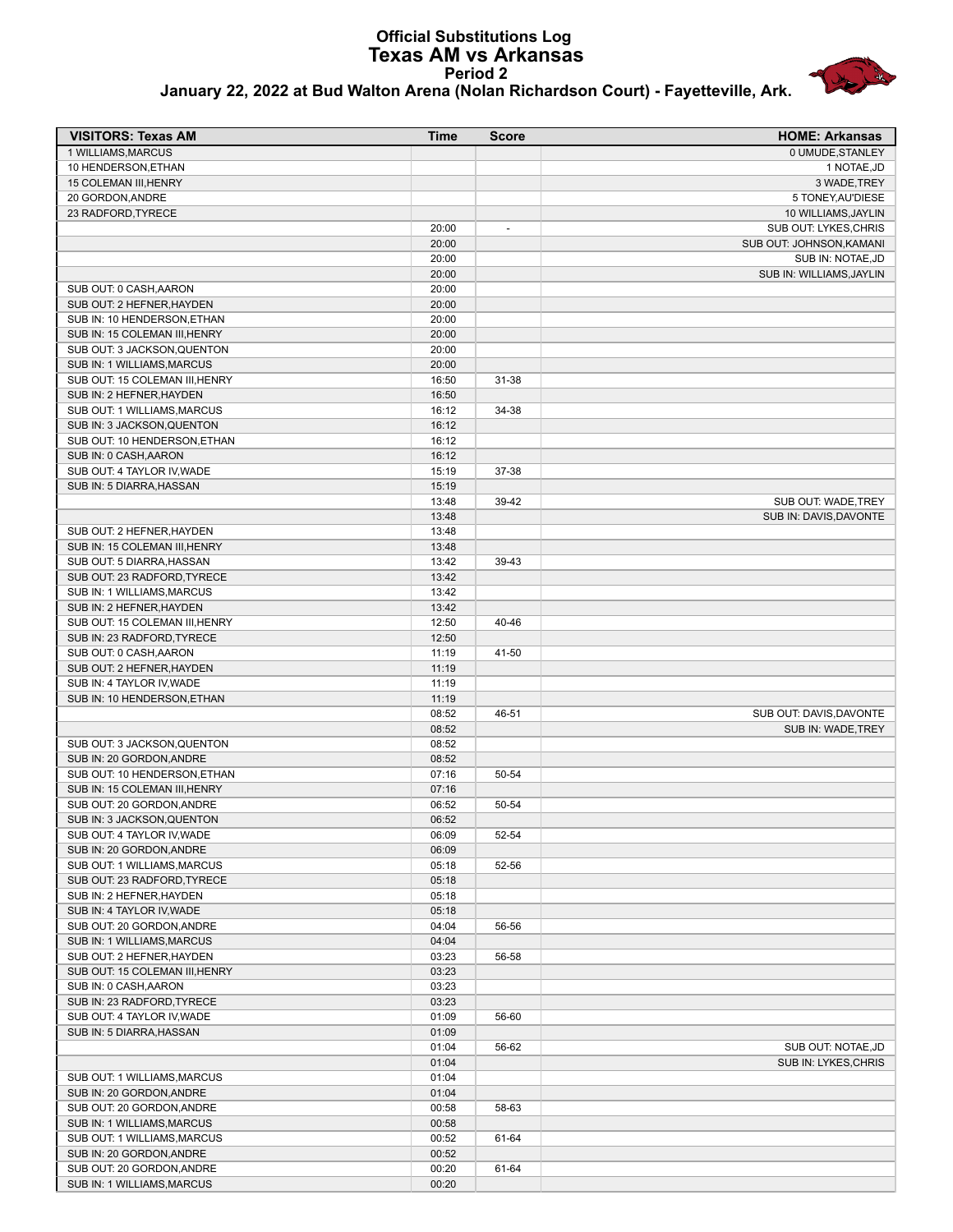| <b>VISITORS: Texas AM</b>   | Time  | <b>Score</b> | <b>HOME: Arkansas</b>   |
|-----------------------------|-------|--------------|-------------------------|
|                             | 00:17 | 61-64        | SUB OUT: LYKES, CHRIS   |
|                             | 00:17 |              | SUB IN: DAVIS, DAVONTE  |
| SUB OUT: 0 CASH, AARON      | 00:17 |              |                         |
| SUB IN: 10 HENDERSON.ETHAN  | 00:17 |              |                         |
|                             | 00:01 | 64-64        | SUB OUT: DAVIS, DAVONTE |
|                             | 00:01 |              | SUB IN: LYKES, CHRIS    |
| SUB OUT: 1 WILLIAMS, MARCUS | 00:01 |              |                         |
| SUB IN: 20 GORDON, ANDRE    | 00:01 |              |                         |

# **Texas AM 64, Arkansas 64**